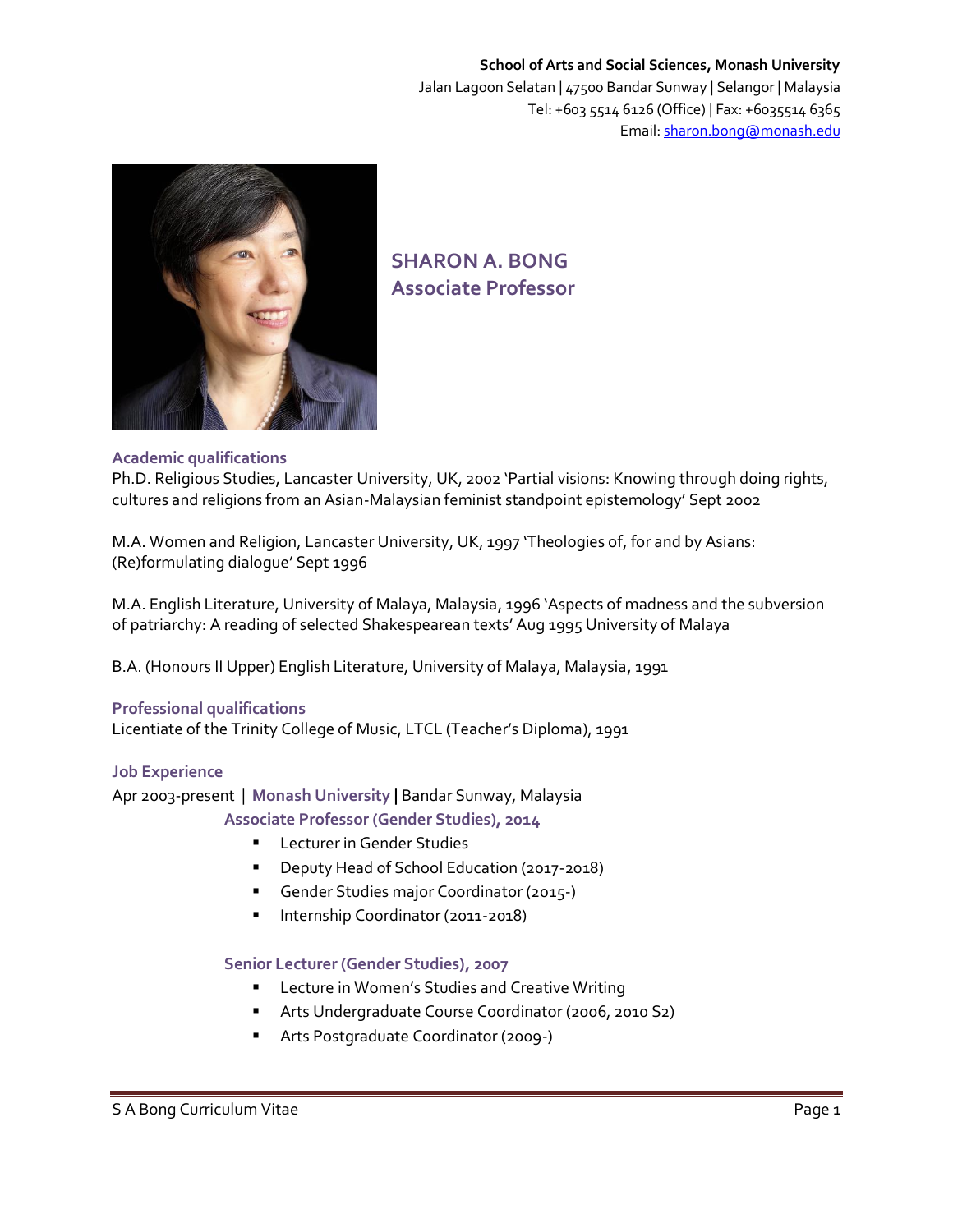Jalan Lagoon Selatan | 47500 Bandar Sunway | Selangor | Malaysia Tel: +603 5514 6126 (Office) | Fax: +6035514 6365 Email[: sharon.bong@monash.edu](mailto:sharon.bong@monash.edu)

# May 1998-May 1999 | **ARROW** | Kuala Lumpur, Malaysia

(Asian-Pacific Resource & Research Centre for Women)

**Programme Officer (Publications)** 

- Wrote for and edited the bulletin *ARROWs For Change*
- Researched, analysed data and networked nationally, regionally and globally on women's reproductive health and rights
- Organised workshop on 'Health, Reproductive Rights and Globalisation' in conjunction with the Third International Women's Conference Against APEC
- Represented ARROW at the  $43<sup>rd</sup>$  UN Commission on the Status of Women

# Mar 1997-Feb 1998 | **New Straits Times** | Kuala Lumpur, Malaysia

# **Specialist Writer (Features)**

- Highlighted gender perspective in social issues i.e. incest, role of NGOs, HIV and AIDS, human rights, development, culture, religion and globalisation
- **Wrote reviews on books, restaurants and novelty shops, personality profiles**

# **RESEARCH**

# **Research interests**

Feminist standpoint epistemologies; genders, sexualities in religions and theologies; climate justice and gender justice; qualitative researching and analyses using ATLAS.ti and NVivo (Computer-Assisted Qualitative Data Analysis Software)

# **Academic publications**

# **Book**

Bong, Sharon A. (2020). *Becoming queer and religious in Malaysia and Singapore*. London: Bloomsbury. Bong, Sharon A. (2006). *The tension between women's rights and religions: The case of Malaysia*. New York: the Edwin Mellen Press.

# **Edited Book**

- Goh, Joseph N., **Bong, Sharon A**. and Kananatu, Thaatchaayini (Eds.). (2020). *Gender and sexuality justice in Asia: Finding resolutions through conflict*. Singapore: Springer.
- Bong, Sharon A. (Ed.). (2014). *Trauma, Memory and Transformation in Southeast Asia*. Petaling Jaya, Malaysia: Strategic information and Research Development Centre (SIRD).
- Bong, Sharon A. and Joseph, Pushpa (Eds.). (2008). *Re-imagining marriage and family in Asia: Asian Christian women's perspectives*. Petaling Jaya, Malaysia: Strategic information and Research Development Centre (SIRD).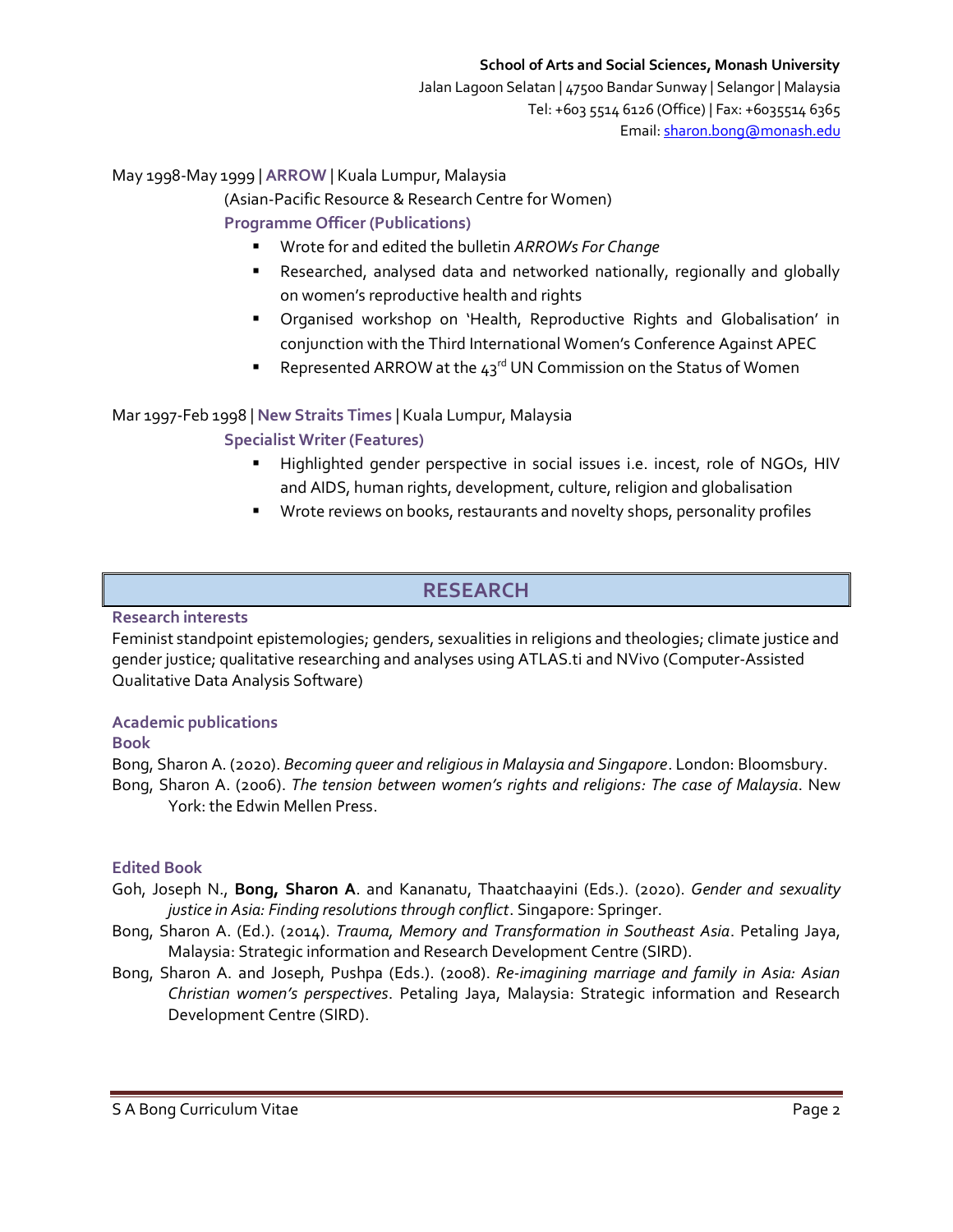#### **Book chapters**

- Bong, Sharon A. (2020). The power of transformation and transforming power: A Malaysian female-tomale transgender person's narrative. In Joseph N. Goh, Sharon A. Bong and Thaatchaayini Kananatu, *Gender and sexuality justice in Asia: Finding resolutions through conflict* (pp. 139–153). Singapore: Springer.
- Goh, Joseph N., **Bong, Sharon A.** and Kananatu, Thaatchaayini (2020). Introduction: Revisiting gender and sexuality justice in Asia – Bridging academic and activism. In Joseph N. Goh, Sharon A. Bong and Thaatchaayini Kananatu, *Gender and sexuality justice in Asia: Finding resolutions through conflict* (pp. ix–xxv). Singapore: Springer.
- Bong, S. A. (2020). Gender. In Kenneth R. Ross, Francis D. Alvarez and Todd M. Johnson (Eds.) *Christianity in East and Southeast Asia* (pp. 413–424). Edinburgh: Edinburgh University Press.
- Bong, S. A. (2020). Doing justice to issues of gender. In Ernst M. Conradie and Hilda P. Koster (Eds.) *T & T Clark handbook on Christian theology and climate change* (pp. 655–658). London and New York: T & T Clark, Bloomsbury Publishing.
- Bong, S. A. (2019). Feminine genius: Revisiting gender complementarity today. In Gunter Prüller-Jagenteufel, Sharon Bong and Rita Perintfalvi (Eds.) *Towards just gender relations: Rethinking the role of women in church and society* (pp 137–145). Vienna: Vienna University Press.
- Bong, S. A. (2019). Religious identity and gender: The case of Malaysia. In Marianne Heimbach-Steins and Judith Könemann (Eds.) *Religiőse identitäten in einer globalisierten welt* (Religious identities in a globalized world) (pp. 155–161). Műnster: Aschendorff Verlag.
- Bong, S. A. (2019). You are what you eat: The ethics of eating meat and queer ecofeminism. In Kristine C. Meneses and Christine E. Burke (Eds.). *Foodscapes: Beyond the food environment – a feminist theological take on food issues in Asia* (pp. 9–30). Bengaluru, India: Dharmaram Publications.
- Bong, S. A. (2018). Gender studies major. In Cecilia Ng, Rusaslina Idrus and Lai Wan Teng (Eds.) *Overview of women's and gender studies in Malaysia* (pp. 46–56). Petaling Jaya: Institut Wanita Berdaya.
- Bong, S. A. (2018). The feminist praxis of Talitha Kum Southeast Asia: Combatting trafficking in persons to realizing human dignity. In Virginia Saldanha and Metti Amirtham, SCC (Eds.) *The 21st century woman still claiming her space: Asian feminist theological perspectives* (pp. 87–107). New Delhi: Media House.
- Bong, S. A. (2018). Transgender. In Lisa Isherwood and Dirk von der Horst (Eds.) *Contemporary Theological Approaches to Sexuality* (pp. 40–52). London and New York: Routledge. (Invitation to publish)
- Bong, S. A. (2017). Not only for the sake of man: Asian feminist theological response to Laudato Si. In Grace Ji-Sun Kim and Hilda P. Koster (Eds.) *Planetary solidarity: Global women's voices on Christian doctrine and climate justice* (pp. 81–96). Minneapolis: Fortress Press. (Invitation to publish)
- Bong, S. A. (2017). The roots of human dignity in a Southeast Asian context. In Klaus Krämer and Klaus Vellguth (Eds.) *Human dignity: Discourses on Universality and Inalienability* (pp. 71–78).Quezon City: Claretian Communications Foundation, Inc.
- Bong, S. A. (2016). A God by any other name. In Lúcás Chan Yiu Sing, James F. Keenan and Shaji George Kochuthara (Eds.), *Doing Asian theological ethics in a cross-cultural and an interreligious context* (181–193). Bangalore: Dharmaram Publications.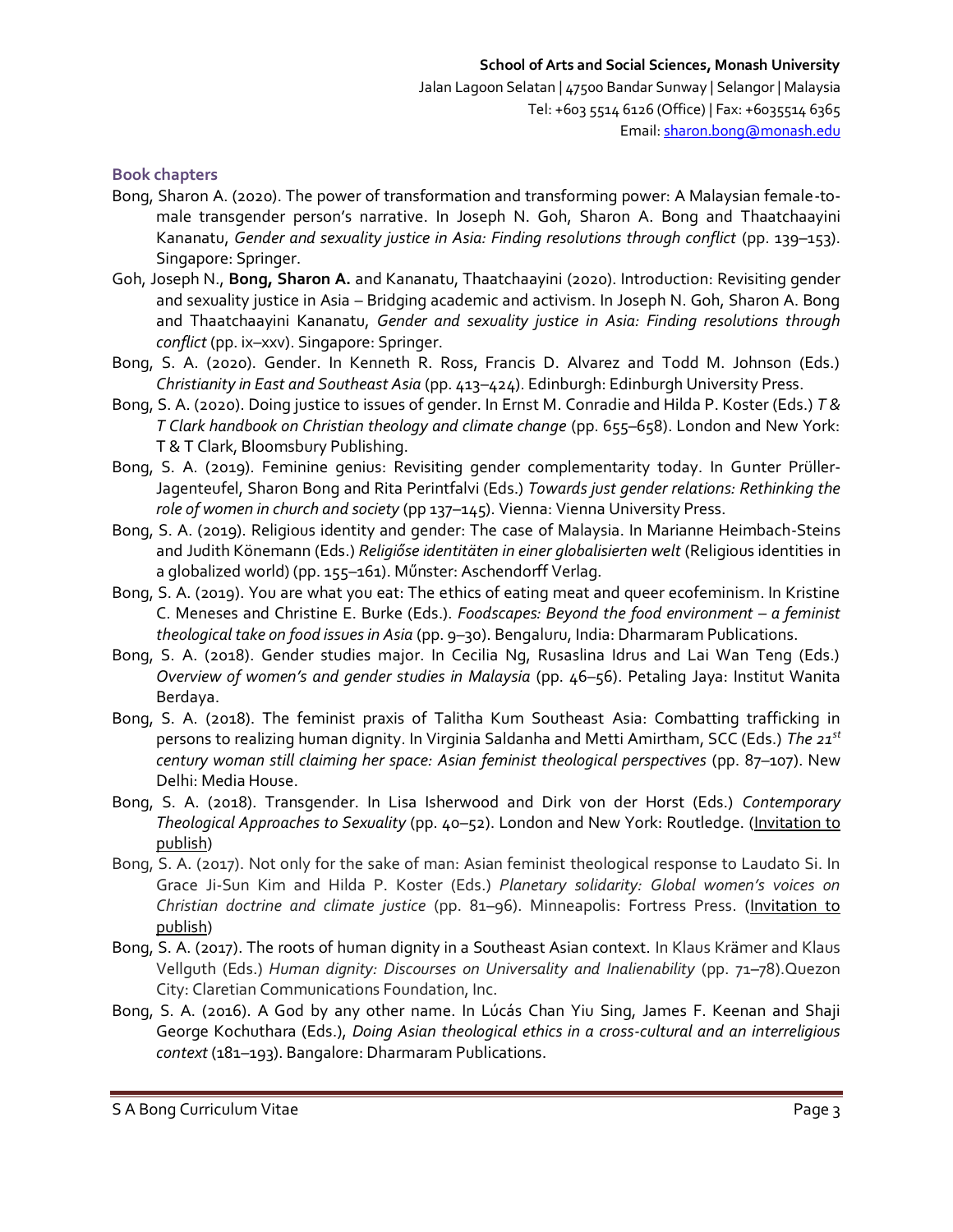Bong, S. A. (2016). Women's and Feminist Activism in Southeast Asia. *The Wiley Blackwell encyclopedia of gender and sexuality studies* (pp. 1–5). Retrieved from: <http://onlinelibrary.wiley.com/doi/10.1002/9781118663219.wbegss593/pdf> (institutions/organisations). DOI: 10.1002/9781118663219.wbegss593. (Invitation to publish)

Bong, S. A. (2016). Women's Ways of Knowing. *The Wiley Blackwell encyclopedia of gender and sexuality studies* (pp. 1–3). Retrieved from: <http://onlinelibrary.wiley.com/doi/10.1002/9781118663219.wbegss597/pdf> (philosophy/ethics). DOI: 10.1002/9781118663219.wbegss597. (Invitation to publish)

- Bong, S. A. (2016). Zum pluralismus der Menschenwürde im südostasiatischen kontext (On the pluralism of human dignity in the Southeast Asian context). In Klaus Krämer and Klaus Vellguth (Eds.), *Menschenwűrde: Diskurse zur universalität und unveräußerlichkeit* (*Human Dignity: Discourse on universality and inalienability*) (pp. 100–110). Freiburg, Basel and Vienna: Herder.
- Bong, Sharon A. (2015). Going beyond the universal-versus-relativist rights discourse and practice: The case of Malaysia. In Sanja Bahun-Radunović and V. G. Julie Rajan (Eds.), *Violence and gender in the globalised world: The intimate and the extimate* (pp. 27–44) (2<sup>nd</sup> ed.). Aldershot, Hampshire: Ashgate.
- Bong, Sharon A. (2015). Negotiating tensions in the discourses of gender, sexuality and religion. In James Chin and Joern Dosch (Eds.), *Malaysia post-Mahathir: A decade of change*? (pp. 169–194). Singapore: Marshall Cavendish.
- Bong, Sharon A. (2014). Gender, sexuality and Christian feminist movements in Asia. In Felix Wilfred (Ed.), *The Oxford handbook of Christianity in Asia* (pp. 182–194). Oxford: Oxford University Press. (Invitation to publish)
- Bong, Sharon A. (2014). In the name of Allah: Containment of trauma and memory in Malaysia. In Sharon A. Bong (Ed.), *Trauma, memory and transformation: Southeast Asian experiences* (pp. 145– 167). Petaling Jaya, Malaysia: Strategic information and Research Development Centre (SIRD).
- Bong, Sharon A. (2014). Sacralizing time and space through an epistemology of peace: A feminist reading of DiscipleSFX of Malaysia. In Agnes M Brazal and Kochurani Abraham (Eds.), *Feminist Cyberethics in Asia: Religious Discourses on Human Connectivity* (pp. 119–139). New York: Palgrave MacMillan.
- Bong, Sharon A. (2014). The Ecclesia of Women in Asia: Liberating theology. In Linda F. Hogan and A. E. Orobator (Eds.), *Feminist Catholic Theological Ethics: Conversations in the World Church* (pp. 64–71). Maryknoll, New York: Orbis Books. (Invitation to publish)
- Bong, Sharon A. (2012). Theologies of, for, and by Asians: Reformulating dialogue. In David Joy and Joseph F. Duggan (Eds.), *Decolonizing the Body of Christ: Theology and theory after empire?* (pp. 79–106). New York: Palgrave Macmillan.
- Bong, Sharon A. (2011). The narratives of GLBTQ persons: Towards an epistemology of the body. In Judette Gallares and Astrid Lobo-Gajiwala (Eds.), *Feminist Theology of Liberation Asian perspectives: Practicing Peace* (pp. 81–100). Quezon City, Philippines: Claretian Publication.
- Bong, Sharon A. (2010). The suffering Christ and the Asian body. In Kwok Pui-Lan (Ed.), *Hope abundant: Third World and indigenous women's theology* (pp. 186-193). Maryknoll, New York: Orbis Books (Invitation to reprint).
- Bong, Sharon A. (2009). Sexualising faith and spiritualising sexuality in postcolonial narratives of samesex intimacy. In Allison Moore and Carlo Zuccarini (Eds.), *Persons and Sexuality* (pp. 33–44). Oxford, UK: Inter-Disciplinary Press.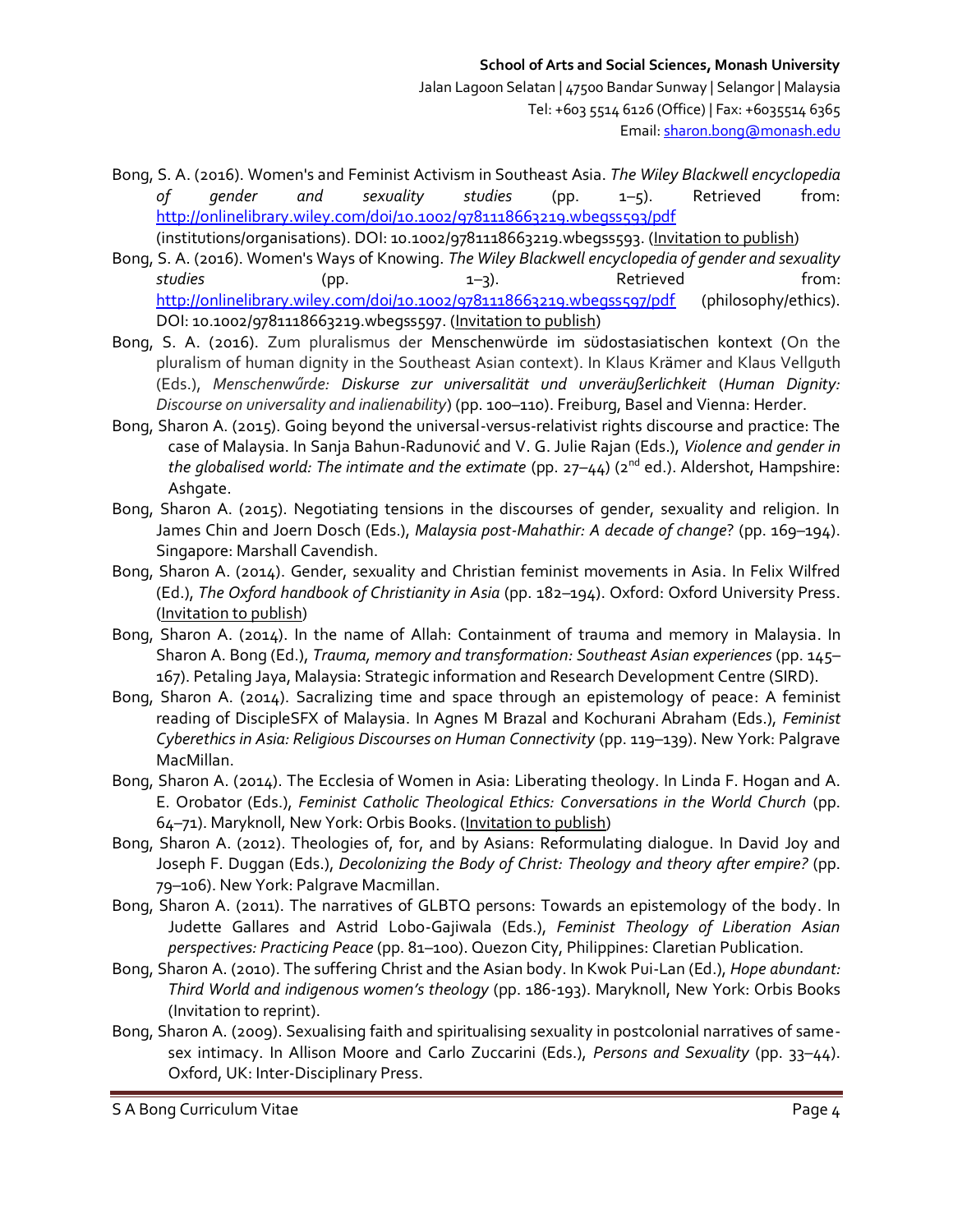- Bong, Sharon A. (2009). The sexuality-spirituality project. In Lyn Richards (Ed.), *Handling Qualitative Data, 2nd edition, Companion Website*. Sage. Retrieved from: [https://study.sagepub.com/richards4e/student-resources/methods-in-practice/the-sexuality](https://study.sagepub.com/richards4e/student-resources/methods-in-practice/the-sexuality-spirituality-project)[spirituality-project.](https://study.sagepub.com/richards4e/student-resources/methods-in-practice/the-sexuality-spirituality-project) (Invitation to publish)
- Bong, Sharon A. (2008). Going beyond the universal-versus-relativist rights discourse and practice: The case of Malaysia. In Sanja Bahun-Radunović and V. G. Julie Rajan (Eds.), *Violence and gender in the globalised world: The intimate and the extimate* (pp. 25–40). Aldershot, Hampshire: Ashgate.
- Bong, Sharon A. (2007). Queer revisions of Christianity. In Agnes Brazal and Andrea Lizares Si (Eds.), *Body and sexuality: Theological-pastoral perspectives of women in Asia* (pp. 234–249). Manila, Philippines: Ateneo de Manila University Press.
- Bong, Sharon A. (2006). Postcolonialism. In John Sawyer (Ed.), *Blackwell companion to the bible and culture* (pp. 497–514). Blackwell: Oxford. (Invitation to publish)
- Bong, Sharon A. (2004). An Asian postcolonial and feminist methodology: Ethics as a recognition of limits. In Ursula King and Tina Beattie (Eds.), *Gender, Religion and Diversity: Cross-Cultural Perspectives*(pp. 238–249). London and New York: Continuum.
- Bong, Sharon A. (2003). Suffering, resisting, healing: an Asian view of the body. In Janet Martin Soskice and Diana Lipton (Eds.), *Feminism and Theology* (pp. 356–364). Oxford: Oxford University Press. (Invitation to publish)

### **Journal articles**

- Bong, Sharon A. (2021). Encountering the stranger at the gate: Towards a feminist-postcolonial theology of hospitality. *Concilium*, 1, 21–29.
- Bong, Sharon A. (2021). The queer-postcolonial turn. *Religion and Gender*, 1, 63–66.
- Bong, Sharon A. (2019). Ecclesiology: Becoming the queer, postcolonial, (eco)feminist body of Christ in Asia. *Concilium*, 5, 70–80.
- Bong, Sharon A. (2019). Technology in the service of humanity: Perspectives on gender and inclusion. *Concilium*, *3*, 85–94.
- Bong, Sharon A. (2012). Decolonizing Malaysian theologies. *Asian Christian Review*, *6*(1), 67–89.
- Bong, Sharon A. (2011). Negotiating resistance/resilience through the nexus of spirituality-sexuality of same-sex partnerships in Malaysia and Singapore. *Marriage and Family Review, 47*(8), 648–665. doi: 10.1080/01494929.2011.619305.
- Bong, Sharon A. (2011). Beyond queer: An epistemology of bi choice. *Journal of Bisexuality*, *11*(1), 39– 63. doi: 10.1080/15299716.2011.545304.
- Bong, Sharon A. (2009). Not 'for the sake of peace': Towards an epistemology of the sacred body. *Asian Christian Review*, *3*(1), 50–68.
- Bong, Sharon A. (2007). Debunking myths in CAQDAS use and coding in qualitative data analysis: Experiences with and reflections on grounded theory methodology. *Historical Social Research* [The official journal of Quantum and Interquant; an international journal for the application of formal methods to history], *19*(Supplement), 258–275.
- Bong, Sharon A. (2002). Suffering, resisting, healing: An Asian view of the body. *Concilium* [International Journal of Theology and Religious Studies], *2*, 122–129. (Invitation to publish)
- Bong, Sharon A. (2002). Debunking myths in qualitative data analysis [44 paragraphs]. *Forum Qualitative Sozialforschung/ Forum: Qualitative Social Research*, *3*(2). Retrieved from [http://www.qualitative-research.net/index.php/fqs/article/view/849/1845.](http://www.qualitative-research.net/index.php/fqs/article/view/849/1845)

S A Bong Curriculum Vitae **Page 5** and the Page 5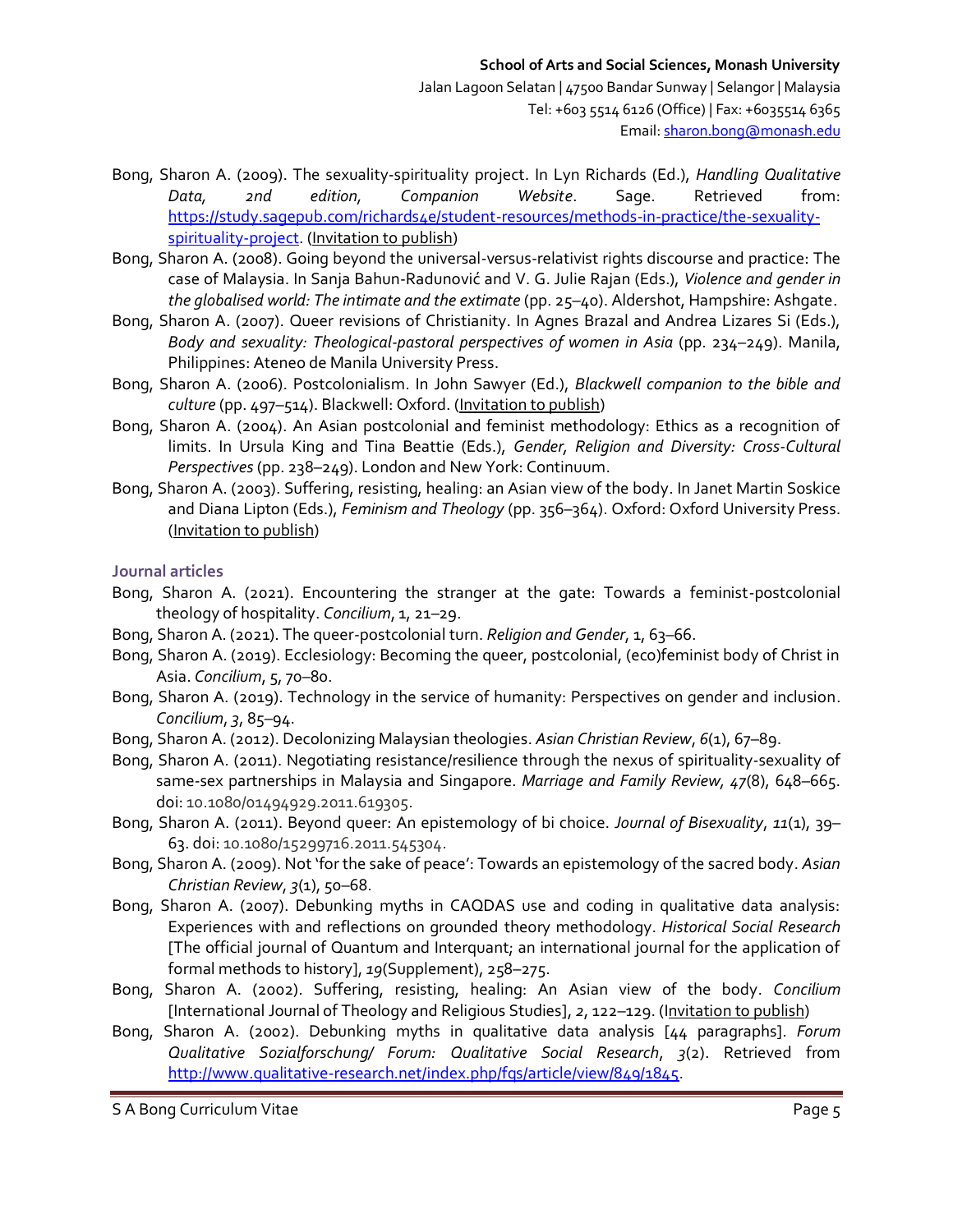### **Social Commentaries**

- Bong, Sharon A. (2021, March 1). Feminist futures in the time of emergency. *The First* (Newsletter of the Catholic Theological Ethics in the World Church). Retrieved from <https://catholicethics.com/forum/feminist-futures/>
- Bong, Sharon A. (2020, May 1). New normal, old gender norms in the time of coronavirus. *The First* (Newsletter of the Catholic Theological Ethics in the World Church). Retrieved from <https://catholicethics.com/forum/new-normal-old-gender-norms/>
- Bong, Sharon A. (2019, March 28). Whose dignity? Abolishing child marriage for the girl child. *The First* (Newsletter of the Catholic Theological Ethics in the World Church). Retrieved from [http://www.catholicethics.com/forum-submissions/whose-dignity-abolishing-child-marriage-for](http://www.catholicethics.com/forum-submissions/whose-dignity-abolishing-child-marriage-for-the-girl-child#comments)[the-girl-child#comments](http://www.catholicethics.com/forum-submissions/whose-dignity-abolishing-child-marriage-for-the-girl-child#comments)
- Bong, Sharon A. (2018, September 30). Compassionate caning: To educate not hurt the person. *The First* (Newsletter of the Catholic Theological Ethics in the World Church). Retrieved from [http://www.catholicethics.com/forum-submissions/compassionate-caning-to-educate-not-hurt](http://www.catholicethics.com/forum-submissions/compassionate-caning-to-educate-not-hurt-the-person)[the-person](http://www.catholicethics.com/forum-submissions/compassionate-caning-to-educate-not-hurt-the-person)
- Bong, Sharon A. (2018, February 3). EWA tasting and seeing Christ as the Bread of Life, Rice of Life and the Meat of Life. *The First* (Newsletter of the Catholic Theological Ethics in the World Church). Retrieved from [http://www.catholicethics.com/forum-submissions/ewa-tasting-and-seeing](http://www.catholicethics.com/forum-submissions/ewa-tasting-and-seeing-christ-as-the-bread-of-life-rice-of-life-and-the-meat-of-life)[christ-as-the-bread-of-life-rice-of-life-and-the-meat-of-life](http://www.catholicethics.com/forum-submissions/ewa-tasting-and-seeing-christ-as-the-bread-of-life-rice-of-life-and-the-meat-of-life)
- Bong, Sharon A. (2017, May 30). Asia's diversity and gender diversity. *The First* (Newsletter of the Catholic Theological Ethics in the World Church). Retrieved from <http://www.catholicethics.com/forum-submissions/asias-diversity-and-gender-diversity>
- Bong, Sharon A. (2016, October 30). What's gender got to do with climate justice? *The First* (Newsletter of the Catholic Theological Ethics in the World Church). Retrieved from [http://www.catholicethics.com/forum-submissions/whats-gender-got-to-do-with-climate](http://www.catholicethics.com/forum-submissions/whats-gender-got-to-do-with-climate-justice?utm_source=November+1%2C+2016&utm_campaign=CTEWC+Constant+Contact+&utm_medium=email)[justice?utm\\_source=November+1%2C+2016&utm\\_campaign=CTEWC+Constant+Contact+&utm](http://www.catholicethics.com/forum-submissions/whats-gender-got-to-do-with-climate-justice?utm_source=November+1%2C+2016&utm_campaign=CTEWC+Constant+Contact+&utm_medium=email) [\\_medium=email.](http://www.catholicethics.com/forum-submissions/whats-gender-got-to-do-with-climate-justice?utm_source=November+1%2C+2016&utm_campaign=CTEWC+Constant+Contact+&utm_medium=email)
- Bong, Sharon A. (2016, March 1). Caring for our common home. *The First*. Retrieved from [http://www.catholicethics.com/forum-submissions/caring-for-our-common](http://www.catholicethics.com/forum-submissions/caring-for-our-common-home?utm_source=March+1%2C+2016&utm_campaign=CTEWC+Constant+Contact+&utm_medium=email)[home?utm\\_source=March+1%2C+2016&utm\\_campaign=CTEWC+Constant+Contact+&utm\\_me](http://www.catholicethics.com/forum-submissions/caring-for-our-common-home?utm_source=March+1%2C+2016&utm_campaign=CTEWC+Constant+Contact+&utm_medium=email) [dium=email.](http://www.catholicethics.com/forum-submissions/caring-for-our-common-home?utm_source=March+1%2C+2016&utm_campaign=CTEWC+Constant+Contact+&utm_medium=email)
- Bong, Sharon A. (2015, September 2). Citizen's call out. *The First*. Retrieved from [http://www.catholicethics.com/forum-submissions/citizens-call](http://www.catholicethics.com/forum-submissions/citizens-call-out?utm_source=September+FIRST%2C+2015&utm_campaign=CTEWC+Constant+Contact+&utm_medium=email)[out?utm\\_source=September+FIRST%2C+2015&utm\\_campaign=CTEWC+Constant+Contact+&ut](http://www.catholicethics.com/forum-submissions/citizens-call-out?utm_source=September+FIRST%2C+2015&utm_campaign=CTEWC+Constant+Contact+&utm_medium=email) [m\\_medium=email.](http://www.catholicethics.com/forum-submissions/citizens-call-out?utm_source=September+FIRST%2C+2015&utm_campaign=CTEWC+Constant+Contact+&utm_medium=email)
- Bong, Sharon A. (2015, May 1). A poor woman's dignity. *The First*. Retrieved from [http://www.catholicethics.com/forum-submissions/a-poor-womans](http://www.catholicethics.com/forum-submissions/a-poor-womans-dignity?utm_source=May+FIRST%2C+2015&utm_campaign=CTEWC+Constant+Contact+&utm_medium=archive)[dignity?utm\\_source=May+FIRST%2C+2015&utm\\_campaign=CTEWC+Constant+Contact+&utm\\_](http://www.catholicethics.com/forum-submissions/a-poor-womans-dignity?utm_source=May+FIRST%2C+2015&utm_campaign=CTEWC+Constant+Contact+&utm_medium=archive) [medium=archive.](http://www.catholicethics.com/forum-submissions/a-poor-womans-dignity?utm_source=May+FIRST%2C+2015&utm_campaign=CTEWC+Constant+Contact+&utm_medium=archive)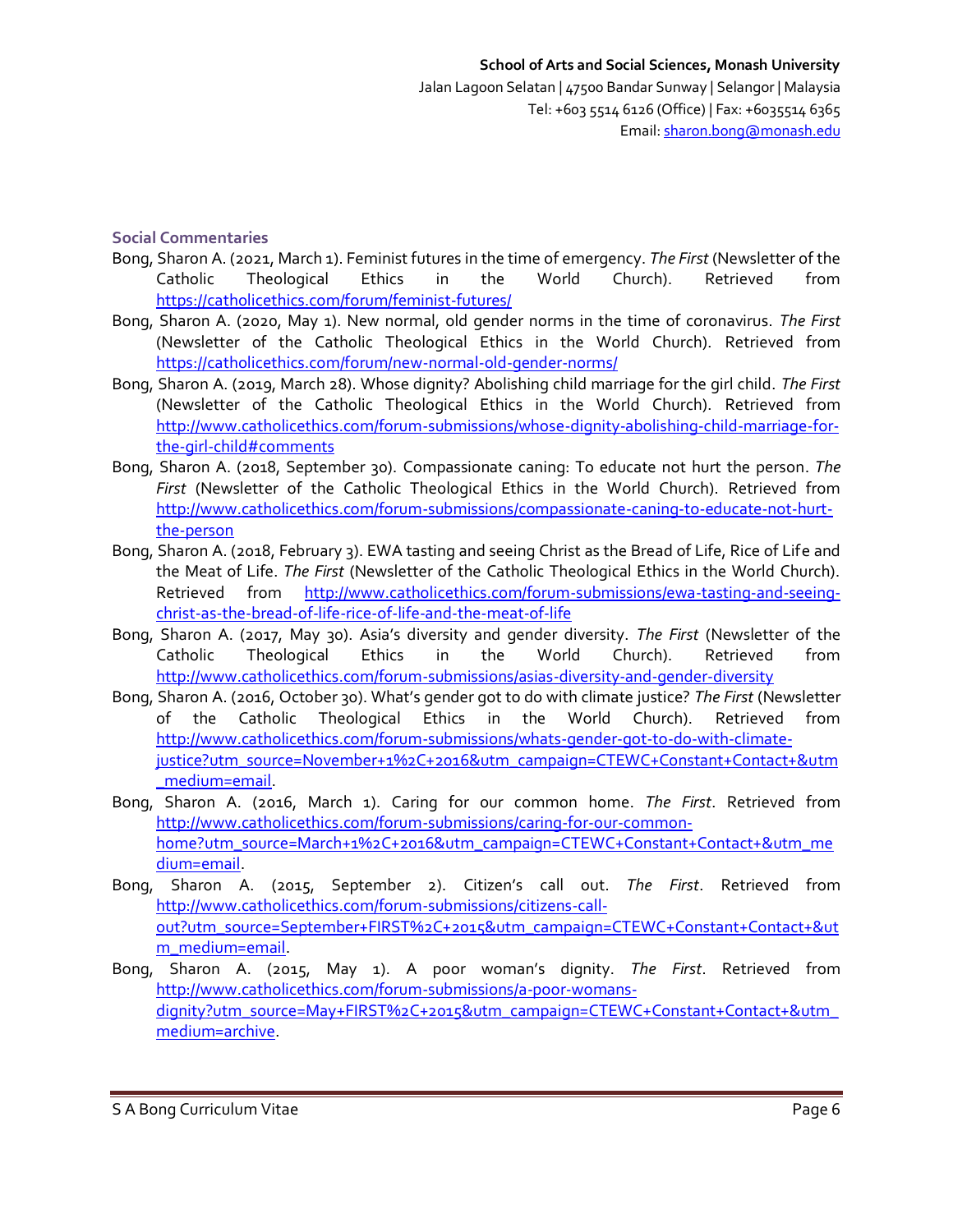Email[: sharon.bong@monash.edu](mailto:sharon.bong@monash.edu)

- Bong, Sharon A. (2015, January 1). Religion or rights: The higher moral ground. *The First.* Retrieved from [http://www.catholicethics.com/forum-submissions/religion-or-rights-the-higher-moral](http://www.catholicethics.com/forum-submissions/religion-or-rights-the-higher-moral-ground)[ground.](http://www.catholicethics.com/forum-submissions/religion-or-rights-the-higher-moral-ground)
- Bong, Sharon A. (2014, September 3). A home to call one's own. *The First.* Retrieved from [http://www.catholicethics.com/forum-submissions/a-home-to-call-ones-own.](http://www.catholicethics.com/forum-submissions/a-home-to-call-ones-own)
- Bong, Sharon A. (2014, May 3). Not containing trauma and memory in the name of Allah. *The First.* Retrieved from [http://www.catholicethics.com/forum-submissions/catholic-theological-ethics-in](http://www.catholicethics.com/forum-submissions/catholic-theological-ethics-in-the-world-church-forum-asia)[the-world-church-forum-asia.](http://www.catholicethics.com/forum-submissions/catholic-theological-ethics-in-the-world-church-forum-asia)
- Bong, Sharon A. (2013, December). The Gospel of Families. *The First* (Newsletter of the Catholic Theological Ethics in the World Church). Retrieved from [http://www.catholicethics.com/forum](http://www.catholicethics.com/forum-submissions/the-gospel-of-families)[submissions/the-gospel-of-families.](http://www.catholicethics.com/forum-submissions/the-gospel-of-families)
- Bong, Sharon A. (2013, July 30). Casinos, connections, contestations. *The First*. Retrieved from [http://www.catholicethics.com/forum-submissions/casinos-connections-contestations.](http://www.catholicethics.com/forum-submissions/casinos-connections-contestations)
- Bong, Sharon A. (2013, March 8). What's in a name? *The First*. Retrieved from [http://www.catholicethics.com/forum-submissions/whats-in-a-name1.](http://www.catholicethics.com/forum-submissions/whats-in-a-name1)
- Bong, Sharon A (2012, October 15). To cut or not to cut: that is not the question. *The First.* Retrieved from [http://www.catholicethics.com/forum-submissions/to-cut-or-not-to-cut-that-is-not-the](http://www.catholicethics.com/forum-submissions/to-cut-or-not-to-cut-that-is-not-the-question)[question.](http://www.catholicethics.com/forum-submissions/to-cut-or-not-to-cut-that-is-not-the-question)
- Bong, Sharon A. (2012, May). A second life. *The First*, 6-7. Retrieved from [http://www.catholicethics.com/forum-submissions/a-second-life.](http://www.catholicethics.com/forum-submissions/a-second-life)
- Bong, Sharon A. (2011, December 4). Asian Catholic women theologising on human connectivity. *Herald: The Catholic Weekly*, *18*(46), 6.
- Bong, Sharon A. (2011, October 28). Obedient wives, first-class prostitutes and terrorism. *The First*. Retrieved from [http://www.catholicethics.com/forum/obedient-wives-first-class-prostitutes](http://www.catholicethics.com/forum/obedient-wives-first-class-prostitutes-and-terrorism)[and-terrorism.](http://www.catholicethics.com/forum/obedient-wives-first-class-prostitutes-and-terrorism)
- Bong, Sharon A. (2010, December/2011, January). The Way of Love. *Catholic Asian News*, *39*(11)/*40*(1), 7-10.
- Bong, Sharon A. (2010, August 15). The future of Catholic theological ethics (Guest Editorial). *The Herald*, *17*(31), 10. (Invitation to publish)
- Bong, Sharon A. (2007, January 30). Positions that matter. *Kakiseni*. Retrieved from [http://www.kakiseni.com/articles/features/MTAzMw.html.](http://www.kakiseni.com/articles/features/MTAzMw.html) (link broken)
- Bong, Sharon A. (2007, March). Re-imagining marriage and family life. *Catholic Asian News*, *36*(3), 15-17.
- Bong, Sharon A. (2007, February 18). Re-imagining women, marriage and family life in Asia. *Herald: The Catholic Weekly*, *14*(7). 28.
- Bong, Sharon A. (2004). The spirit of the Cheong Fatt Tze. *Resource*, *12*(2), 95-99.
- Bong, Sharon A. (2004). To develop or not to develop: That is the question? *Resource*, *11*(4), 85-90.
- Bong, Sharon A. (2004). Restoration and conservation of no. 8 Heeren Street. *Resource*, *11*(3), 65-68.
- Bong, Sharon A. (2004). Moving forward by remembering our past: Conserving Malaysia's built heritage. *Resource, 11*(1), 61-67.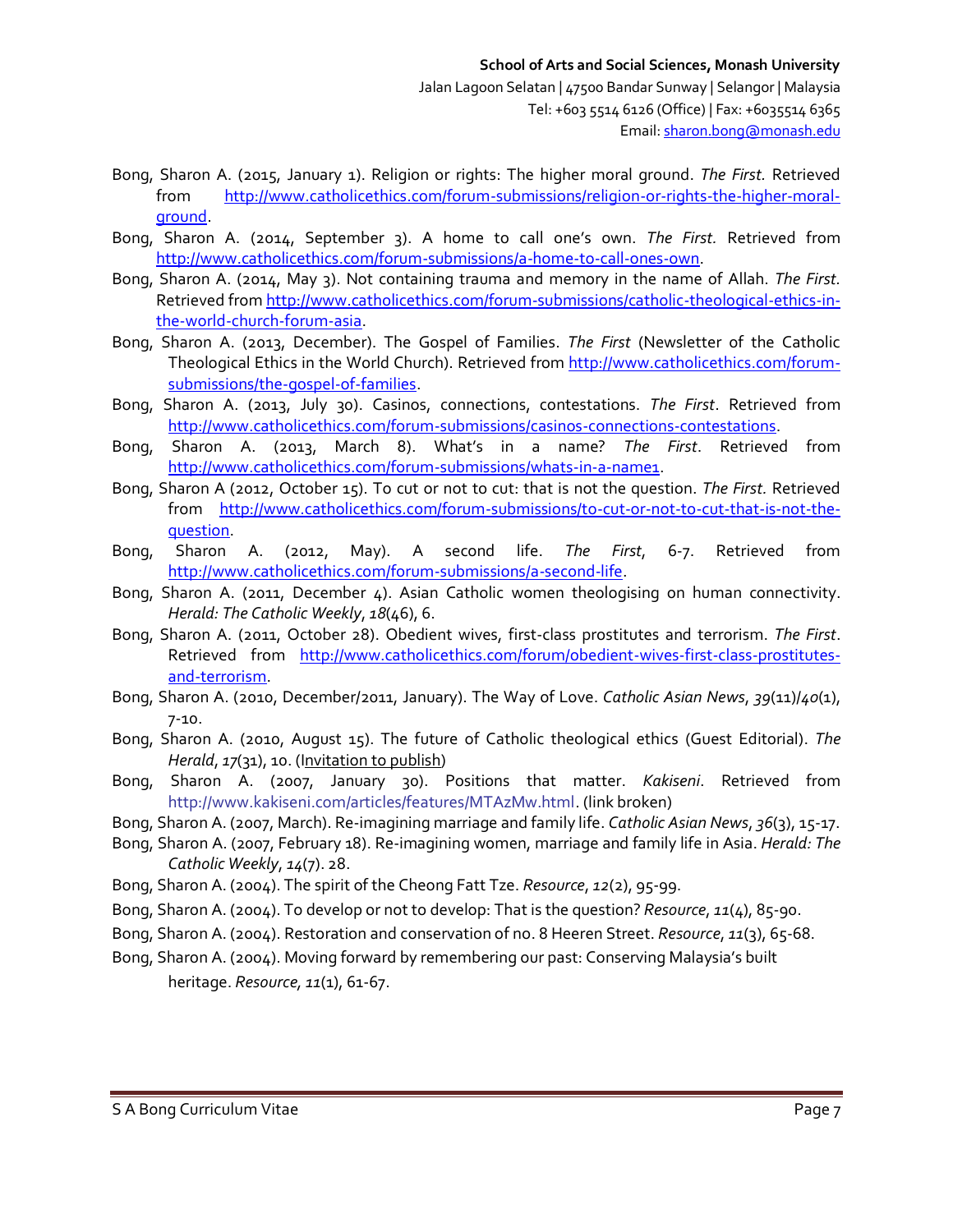Jalan Lagoon Selatan | 47500 Bandar Sunway | Selangor | Malaysia Tel: +603 5514 6126 (Office) | Fax: +6035514 6365 Email[: sharon.bong@monash.edu](mailto:sharon.bong@monash.edu)

### **AWARDS AND COMMENDATIONS**

#### **Education**

- 2018 Vice Chancellors Diversity and Inclusion Award (for 'Understanding gender inclusivity in Malaysia, CEED module)
- **Pro Vice-Chancellor's Letter of Commendation for Excellence in Education (March, 2017)** establishment of the Gender Studies major
- Vice-Provost's (Learning and Teaching) commendation on outstanding unit evaluation result for AMU2907 Sexual and Reproductive Health and Rights in Global Contexts, Semester 2, 2016
- Vice-Provost's (Learning and Teaching) commendation on outstanding unit evaluation result for AMU3858 Writing Experiments, Semester 2, 2015
- Vice-Provost's (Learning and Teaching) commendation on outstanding unit evaluation result for AMU3560 Contemporary Feminisms in Asia, Semester 1, 2015
- **Pro Vice-Chancellor's Award for Excellence in Teaching (Round 2, 2012)**
- **Pro Vice-Chancellor's Award for Excellence in Teaching (Round 1, 2012)**
- **Pro Vice-Chancellor's Award for Excellence in Teaching (Round 2, 2011)**
- Deputy Vice-Chancellor and Vice-President's (Education) commendation on outstanding unit evaluation result for ATS3858 Writing Experiments, Semester 2, 2012
- Deputy Vice-Chancellor's (Education) commendation on outstanding unit evaluation result for ATS2906 Genders, Sexualities and Religions in Southeast Asia, Semester 2, 2011
- Deputy Vice-Chancellor's (Education) commendation on teaching excellence for GND2070/3070 Rethinking Global Culture: Sex, Race, Consumption, Semester 2, 2010
- Dean's Commendation of Excellence in teaching for outstanding teaching in WRT3421 Writing Techniques and GND2010/3010 Contemporary Feminist Theory, Semester 1, 2010; GND2070/3070 Rethinking Global Culture: Sex, Race, Consumption, Semester 2, 2009

#### **Research**

**Pro Vice-Chancellor's Award for Excellence in Research (Round 2, 2011)** 

# **Engagement**

Pro Vice-Chancellor's Community Service Award, Monash University 2007

#### **Supervision**

Supervisor of the Year Award – Appreciation Award 2020 (School of Art and Social Sciences)

#### **Service**

- Pro Vice-Chancellor's Long Service Award (2018) 15 years of service in Monash University Malaysia
- Pro Vice-Chancellor's Long Service Award (2013) 10 years of service in Monash University Malaysia
- **Pro Vice-Chancellor's Award for Excellence in Academic Service (Round 1, 2012)**

# **Scholarships**

- Chevening (British High Commissioner's Award) 1999-2002
- Chevening (British High Commissioner's Award) 1995-1996

S A Bong Curriculum Vitae **Page 8** and the Page 8 and the Page 8 and the Page 8 and the Page 8 and the Page 8 and the Page 8 and the Page 8 and the Page 8 and the Page 8 and the Page 8 and the Page 8 and the Page 8 and the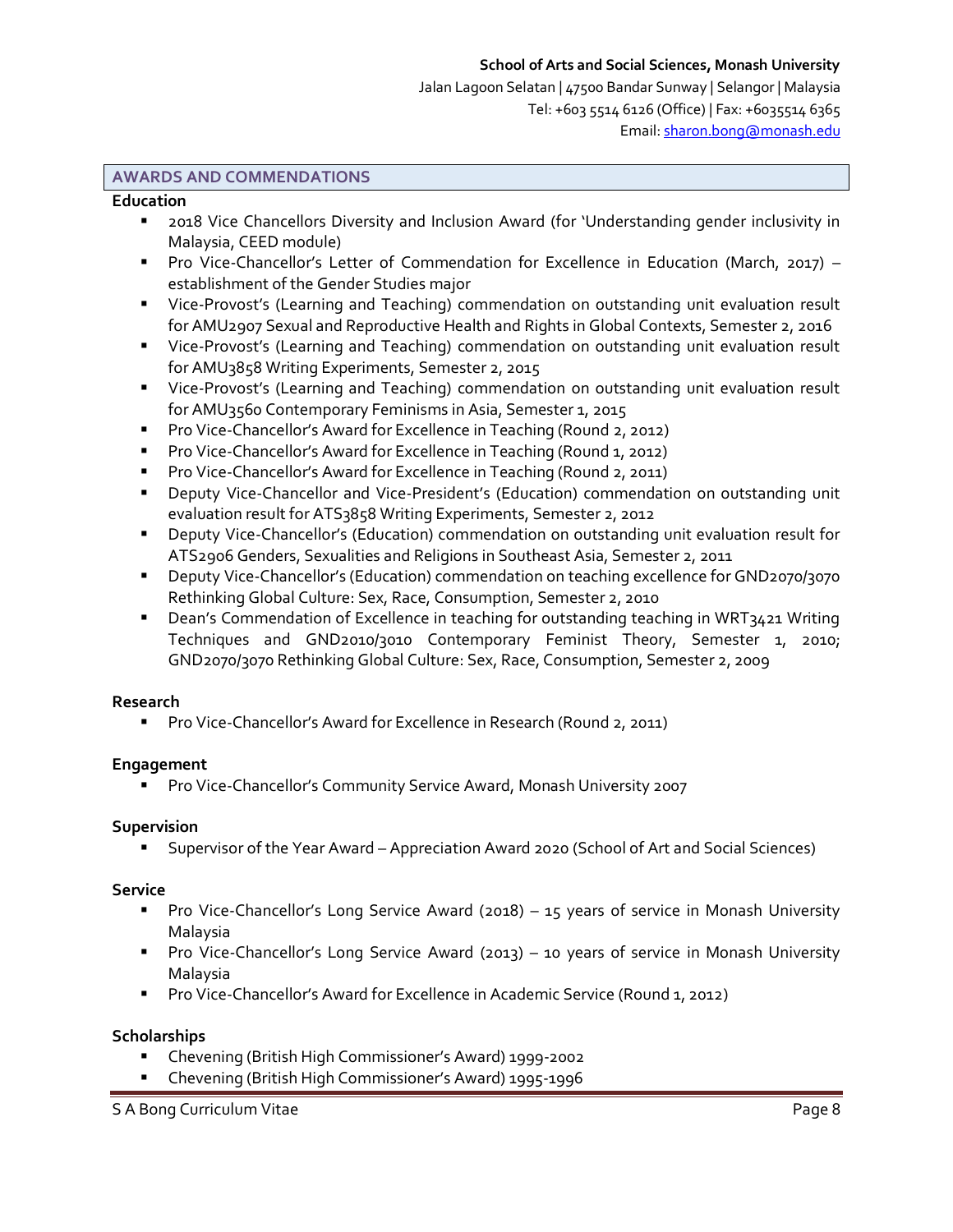### **RESEARCH GRANTS**

# **External grants**

1. Pickering, S., Tazreiter, C., Powell, R., and Bong, S. A., 2014-2016: Women's decision-making and information sharing in the course of migration. DIBP-ANU (Department of Immigration and Border Protection and Australian National University) Collaborative Research Programme, AUD\$33,813.

#### **Internal grants**

- 1. Goh, Joseph N.; Bong, S. A., and Kananatu, T., 2018: International Conference on Gender and Sexuality in Asia. Global Asia 21 (GA21), Monash University Malaysia, RM15,000
- 2. Fagenblat, M., Landau, M., Mews, C., Barton, G., George, S., Wolski, N., Aly, W., Bong, S. A., 2008: Internationalising interreligious studies: Collaboration, International Strategic Initiatives Fund, Monash University Australia, AUD\$15,000.
- 3. Bong, S. A. 2007: Re-imagining marriage and faith through the narratives of same-sex partners in Southeast Asia, New Appointee's Research Grant Plan, Monash University Australia, AUD\$6.000.

#### **CONFERENCE PARTICIPATION**

#### **Keynote address**

| Nov 2020 | Presented, 'What's gender got to do with it?' TEQIP-III sponsored 2 <sup>nd</sup> International<br>Conference on 'Gender equity: Challenges and opportunities', 25-27 November 2020,<br>Sardar Vallabhbhai National Institute of Technology (SVNIT), Surat, Gujarat, India<br>[virtual] |
|----------|-----------------------------------------------------------------------------------------------------------------------------------------------------------------------------------------------------------------------------------------------------------------------------------------|
| Jan 2018 | Presented 'You are what you eat: The ethics of eating meat and queer ecofeminism',<br>EWA 8 <sup>th</sup> Biennial Conference, 18-21 January 2018, Ho Chi Minh City, Vietnam                                                                                                            |
| Mac 2012 | Presented 'Refining qualitative data', QRAM 9 <sup>th</sup> National Research Seminar, 31 March<br>2012, Universiti Malaya, Kuala Lumpur<br>Symposium II: Reporting and Writing Qualitative Data (Dos & Don'ts)-panelist                                                                |

Aug 2009 Presented 'Opportunities and challenges for women in Asia Pacific in the 21<sup>st</sup> century', World YWCA Asia and Pacific Regional Training Institute: 'Women Creating Safe and Secure Communities, 2-7 August 2009, Nusa Dua, Bali, Indonesia

#### **Plenary speaker**

Nov 2020 Presented, 'Religion and LGBT communities: Is God's love exclusive for the straight people?' 26 November 2020, organised by the Interfaith Cooperation Forum and Asia and Pacific Alliance of YMCAs [virtual]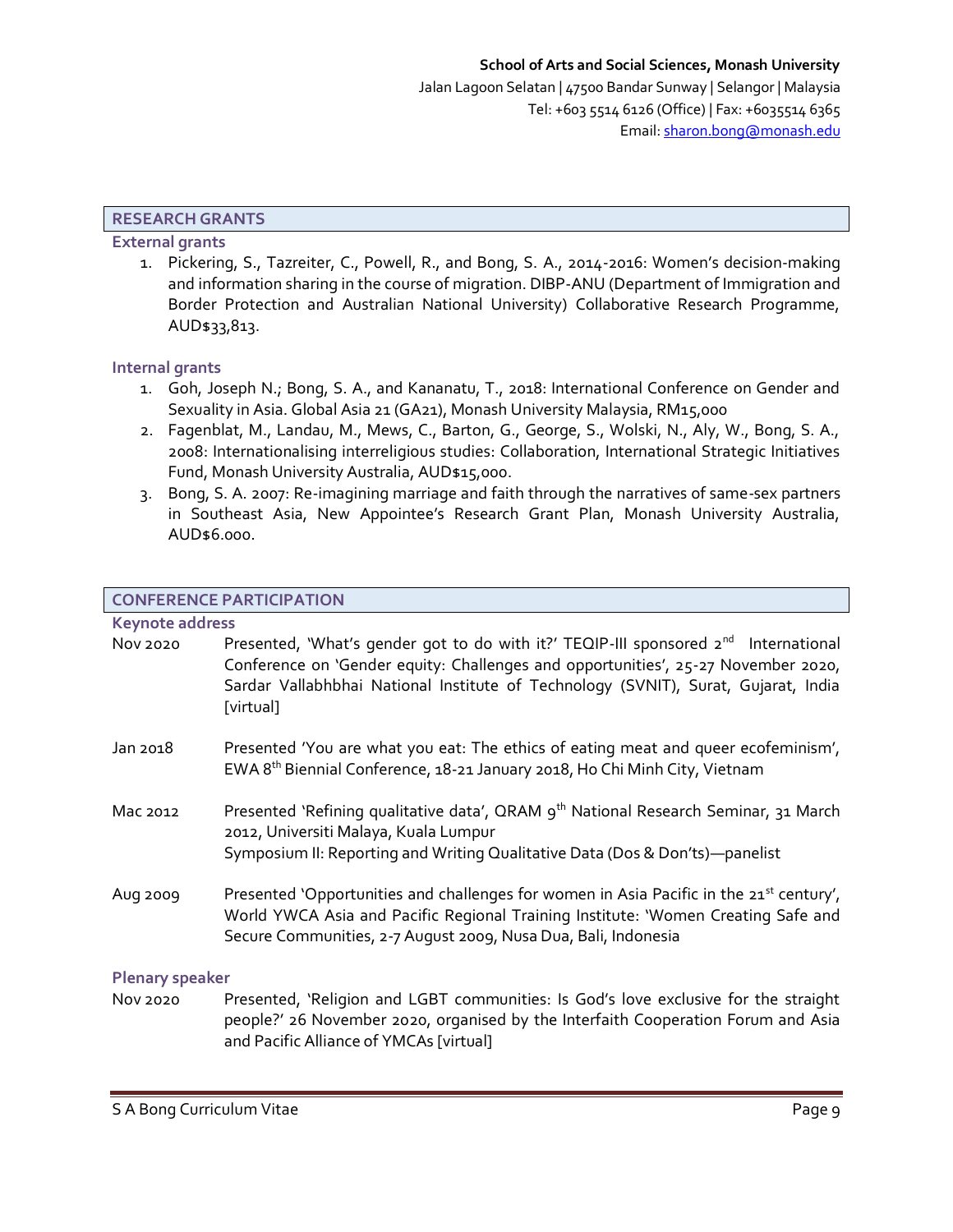- Nov 2014 Presented 'Freedom of Religion and Gender', Podium 2, International Conference on 'Freedom of Religion: A Human Right Claimed and Instrumentalised', 26-27 November 2014, Münster, Germany, organized by Missio (Aachen), the Franz-Hitze-Haus Academy and Institute for Christian Social Sciences, University of Münster
- Mac 2014 Presented 'Critical qualitative researching amid academic conservatism', QRAM 2014 AGM and seminar, 29 March 2014, Universiti Malaya, Kuala Lumpur

### **By invitation**

- Mac 2021 Presented, 'Rare earth and rare practice of "integral ecology": A feminist-postcolonial reading of 'Save Malaysia, Stop Lynas' protests', Symposium on 'Women, mining and toxic contamination', 14 March 2021, organised by the Laudato Si' Research Institute, University of Oxford, UK [virtual]
- Jun 2021 Presented, 'Rare earth and rare practice of "integral ecology": A feminist-postcolonial reading of 'Save Malaysia, Stop Lynas' protests', Conference on 'Women, Solidarity and ecology, 2 June 2021, organised by the Laudato Si' Research Institute, University of Oxford, UK [virtual]
- Jun 2021 Presented, 'Women decolonising theologies of, for and by Southeast Asians',  $11<sup>th</sup>$ International Fu-Jen Academia Catholica Conference, 'Asian theologies and theologies in Asia', 2 June 2021, organised by Fu-Jen Academia Catholica, Taiwan [virtual]
- Jun 2019 Delegate, International Conference on Cohesive Societies, 19-21 May, Raffles Convention Centre
- Jul 2016 Presented, 'A Gender Perspective on Catholic Sexual Ethics: Who Defines the roles and issues', Joint symposium of DAKATEO, ET and INSeCT (International Network of Societies for Catholic Theology) 2016, 'Gender and Ecclesiology: An Intercultural Dialogue', 14-17 July 2016, Tagaytay, Philippines
- Jun 2016 Presented, 'Talitha Kum Southeast Asia: A feminist "network of salvation"', Panel 3 ''Religious identity and gender' (followed by a seminar, on the same day, Friday 10 June, 1500-1800), International Theological Conference (themed, 'Religious identities in a globalized world'), 9-12 June, Catholic Theological Faculty, University of Munster, Munster, Germany
- Jun 2015 Presented, 'The Ecclesia of Women in Asia: Liberating Theology', FTESEA/ATESEA Women Theological Educators and Women in Theological Movements Conference, 21- 25 June 2015, UCCP Shalom Centre, Manila, the Philippines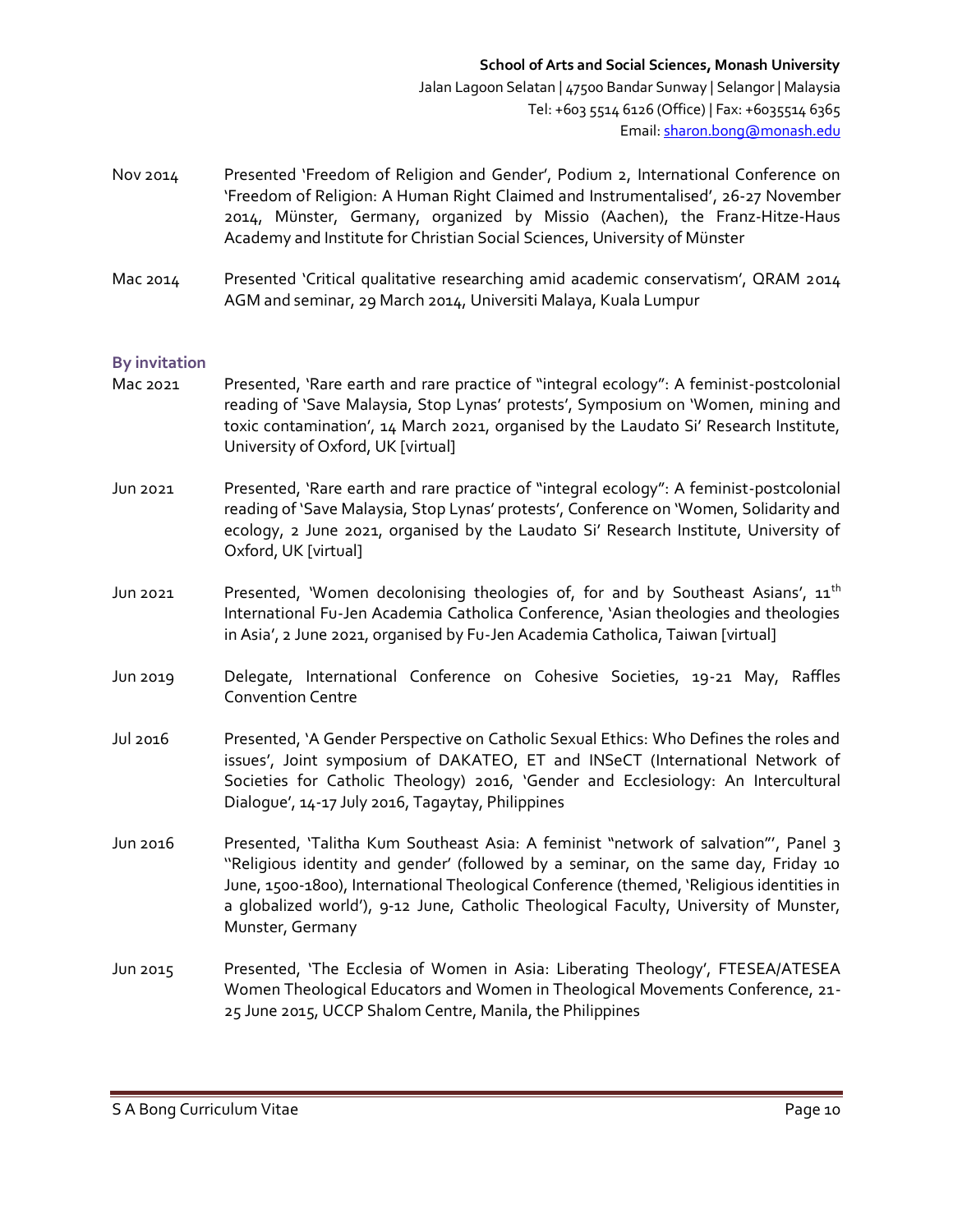- Apr 2014 Presented, 'Rethinking the discourse of victimhood: The case of the Obedient Wives' Club' at the Monash-Warwick Alliance Workshop, themed, 'Rethinking violence against women: Comparative and transnational perspectives', 9-10 April 2014
- Jan 2011 Presented 'Women's rights and religions in Malaysia' at seminar, 20 January 2011, organized by the Institute of Southeast Asian Studies (ISEAS), Singapore
- Oct 2010 Presented 'The suffering Christ and the Asian body' at the American Academy of Religion, 30 October- 1 November 2010, Atlanta, Georgia, USA
- Jul 2010 Presented 'Narratives of sexuality and belonging' at the Second Conference of the Catholic Theological Ethics in the World Church, 24-27 July 2010, Trent, Italy
- July 2009 Presented 'Queering narratives of belonging' at the Workshop on 'Revisiting Pluralism in Malaysia', 9-10 July 2009, Faculty of Arts and Social Sciences, National University of Singapore

#### **Paper presenter**

- Nov 2018 Presented, 'You are what you eat: The ethics of eating meat and queer ecofeminism', the International Conference on Gender and Sexuality in Asia (CoGen 2018), 12-14 November 2018, Monash University Malaysia
- Jun 2016 Presented, 'Spirited closets' for the panel "Queering 'Spirit' in the Real and the Reel: Vignettes of Hope, Agency and Empowerment from Malaysia and Indonesia", AAS-Asia Conference 2016 (themed, 'Asia in Motion: Horizons of Hope'), 24-27 June 2016, Doshisha University in Kyoto, Japan
- Jan 2016 Presented, 'The Feminist Praxis of Talitha Kum Southeast Asia: Combatting Trafficking Trafficking in Persons to Realising Human Dignity',  $\pi$ <sup>th</sup> Biennial Conference of the Ecclesia of Women in Asia (themed, '21<sup>st</sup> Century Women Still Claiming Her Space: Asian Feminist Theological Perspectives'), 19-25 January 2016, Tagaytay, Manila, **Philippines**
- Jul 2015 Presented 'A God by any other name',  $1^{st}$  Asian Cross-Cultural Conference for Catholic Theological Ethicists (themed, 'Doing Catholic Theological Ethics in an Interfaith Context in Asia'), 17-20 July 2015, Dharmaram Vidya Kshetram (DVK), Bangalore, India
- Nov 2013 Presented 'The power of *trans*formation and *trans*forming power: A Malaysian femaleto-male *trans*gender person's narrative', Sixth Biennial Conference of the Ecclesia of Women in Asia, 14–18 November 2013, Bangalore, India
- Nov 2011 Presented 'Sacralising time and space: DiscipleSFX of Malaysia' at the Fifth Biennial Conference of the Ecclesia of Women in Asia, 6-9 November, Archdiocesan Pastoral Centre, Kuala Lumpur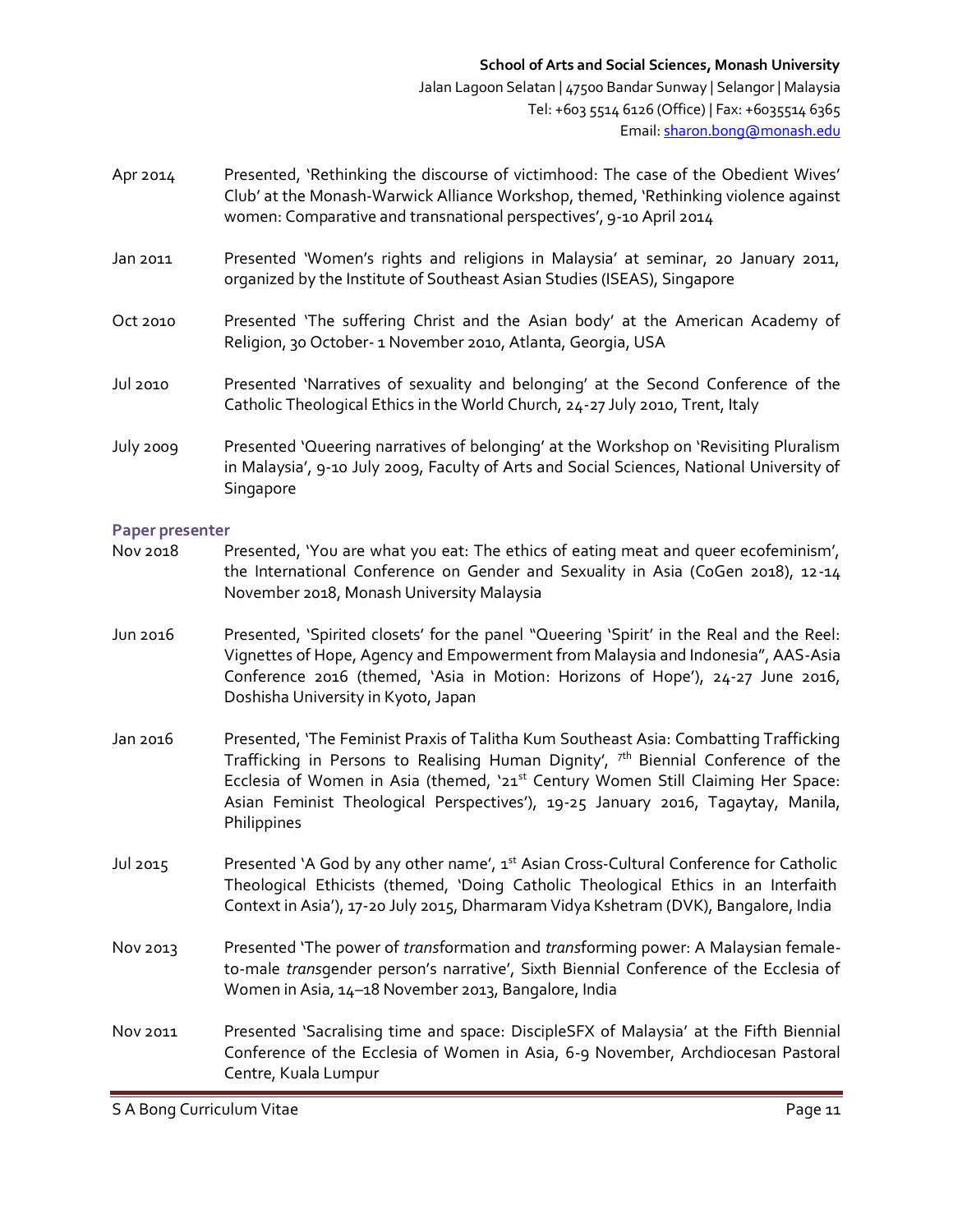- Jun 2010 Presented 'In the name of "Allah": The containment of trauma and memory in Malaysia' at the 1<sup>st</sup> International Conference of the School of Arts and Social Sciences, Monash University Sunway Campus, 22-24 June 2010, Bandar Sunway, Malaysia
- Feb 2010 Presented "Using ATLAS.ti for grounded theory analysis: the case of analysing GLBTQ persons in same-sex relationships' at Computer-Aided Qualitative Research Asia 2010, 3-4 February 2010, Kuala Lumpur
- Aug 2009 Presented ''Practising peace in the narratives of GLBTIQs towards an epistemology of the body' at the  $4<sup>th</sup>$  Biennial Conference of the Ecclesia of Women in Asia, 26-29 August 2009, Hua Hin, Thailand
- Jun 2009 Co-organised and presented 'The sexual other in religion', Interreligious studies collaboration two day internal workshop, Monash University Sunway Campus, Malaysia, 8-9 June
- Nov 2008 Presented 'Sexualising faith and spiritualising sexuality in postcolonial narratives of same-sex intimacy' at the  $5<sup>th</sup>$  Global Conference on 'Persons and Sexuality' organised by the Inter- Disciplinary.Net, 3-5 November 2008, Salzburg, Austria
- Aug 2008 Presented 'Negotiating resistance/resilience through the nexus of faith-sexuality of same-sex unions in Malaysia and Singapore' at the Conference on Resilience and Transformation of Families in Asia, 4-5 August 2008, Asia Research Institute (ARI), National University of Singapore (NUS)
- Sep 2007 Presented 'Re-imagining marriage and faith through the narratives of same-sex partners in Southeast Asia: Ethics of Researching on Sensitive Topics' at the  $4<sup>th</sup>$ International Qualitative Research Convention, Malaysia, 3-5 September 2007, PJ Hilton, Malaysia
- Nov 2005 Presented 'Partial visions: Toward an Asian-Malaysian feminist standpoint epistemology' at the American Academy of Religion, 19-22 November 2005, Philadelphia, USA
- Aug 2004 Presented 'Politicising spirituality: An Asian-Malaysian feminist standpoint epistemology' at the  $4<sup>th</sup>$  International Malaysian Studies Conference (MSC4), 3-5 August 2004, National University of Malaysia, Bangi, Malaysia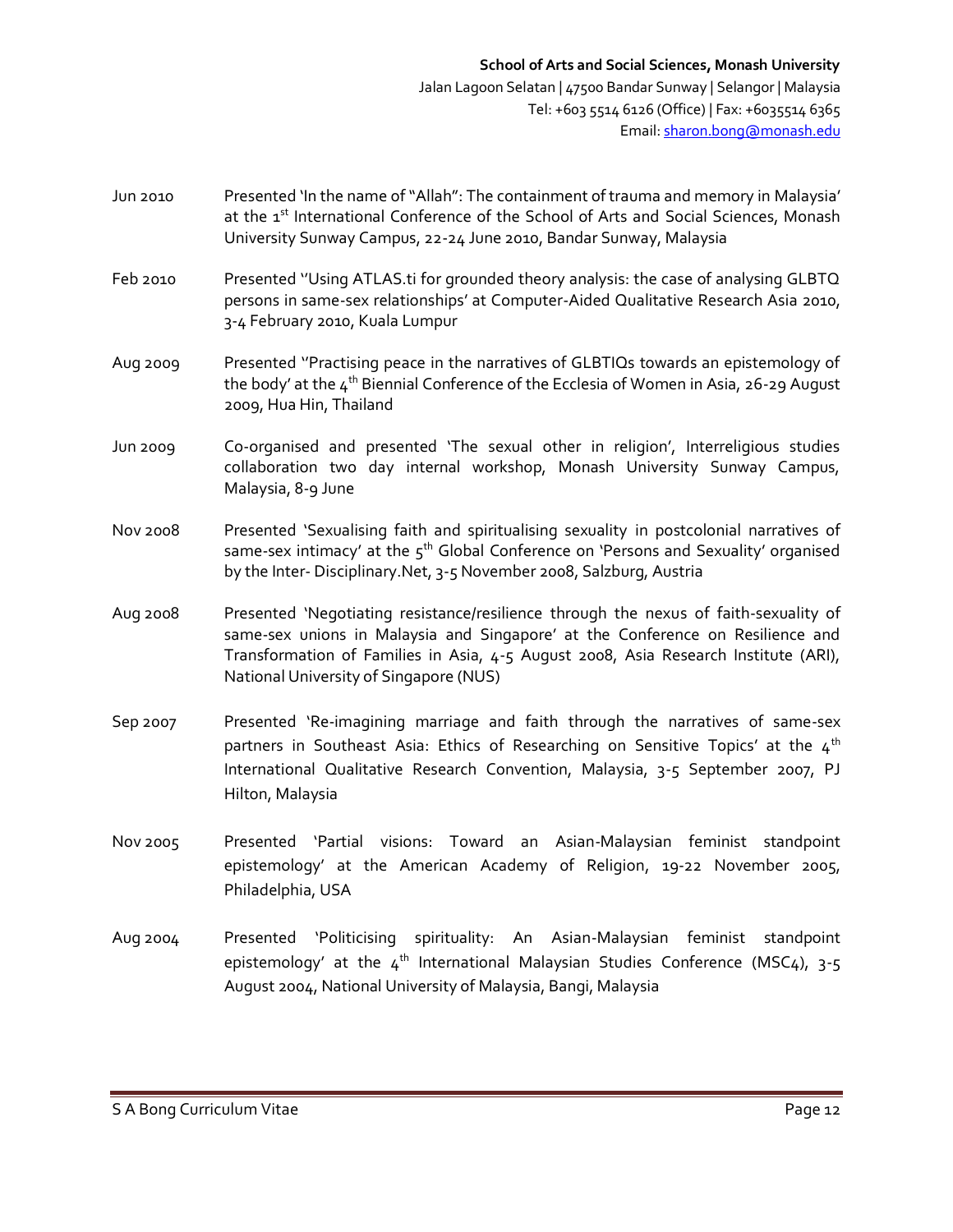Jalan Lagoon Selatan | 47500 Bandar Sunway | Selangor | Malaysia Tel: +603 5514 6126 (Office) | Fax: +6035514 6365 Email[: sharon.bong@monash.edu](mailto:sharon.bong@monash.edu)

| <b>SUPERVISION</b>                                     |                                                                                                                                                                           |
|--------------------------------------------------------|---------------------------------------------------------------------------------------------------------------------------------------------------------------------------|
| <b>PhD (Main Supervisor)</b>                           |                                                                                                                                                                           |
| Cheah Wui Jia                                          | Commenced 29 April 2019 (part-time)<br>(Un)broken faith: Doubt and departure in the Fundamentalist Church of<br>Malaysia'                                                 |
| Krisha R. Vishinpir                                    | Commenced 1 April 2019<br>'Negotiating Islam: A study on female entrepreneurship among Muslim<br>refugees in Malaysia'                                                    |
| Vizla Kumaresan                                        | Commenced 10 September 2018<br>'Becoming Men: Examining the psychological and decision making<br>processes in becoming men'                                               |
| Laura Eva Wong                                         | Commenced 1 September 2016 (awarded PhD in 2020)<br>Making masculinity: Beyond "butch" in Singapore                                                                       |
| Alwyn Lau Wing Wang                                    | Commenced 12 September 2011 (awarded PhD in 2016, part-time)<br>Intimating the unconscious: Politics, psychoanalysis and theology in<br>malaysia                          |
| Ng Siow San                                            | Commenced February 2012 (awarded PhD in 2016)<br>'Inner guidance of Malaysian-Buddhist pilgrims'                                                                          |
| Joseph N. Goh                                          | Commenced January 2012 (awarded PhD in 2015)<br>'Piercing transcendence: Condomless sex between men in Malaysia and<br>spiritual considerations'                          |
| Sheila Tan                                             | Commenced April 2010 (supervisor change 2014)<br>'Stress, social support and well-being among Malaysians: The role of<br>spirituality and religiosity'                    |
|                                                        |                                                                                                                                                                           |
| <b>PhD (Associate Supervisor)</b><br>Jacqui Kong Huiyi | Commenced 1 August 2011 (converted to part-time status in 2015,<br>awarded PhD in 2020)<br>'Serving up Ethnicities: Asian Celebrity Chefs and the Search for<br>Identity' |
| Shafizan Mohamed                                       | Commenced 2008-2012, 2012-2014 (awarded PhD)<br>'Blogging and Citizenship: the Lived Experience of Malaysian Bloggers'                                                    |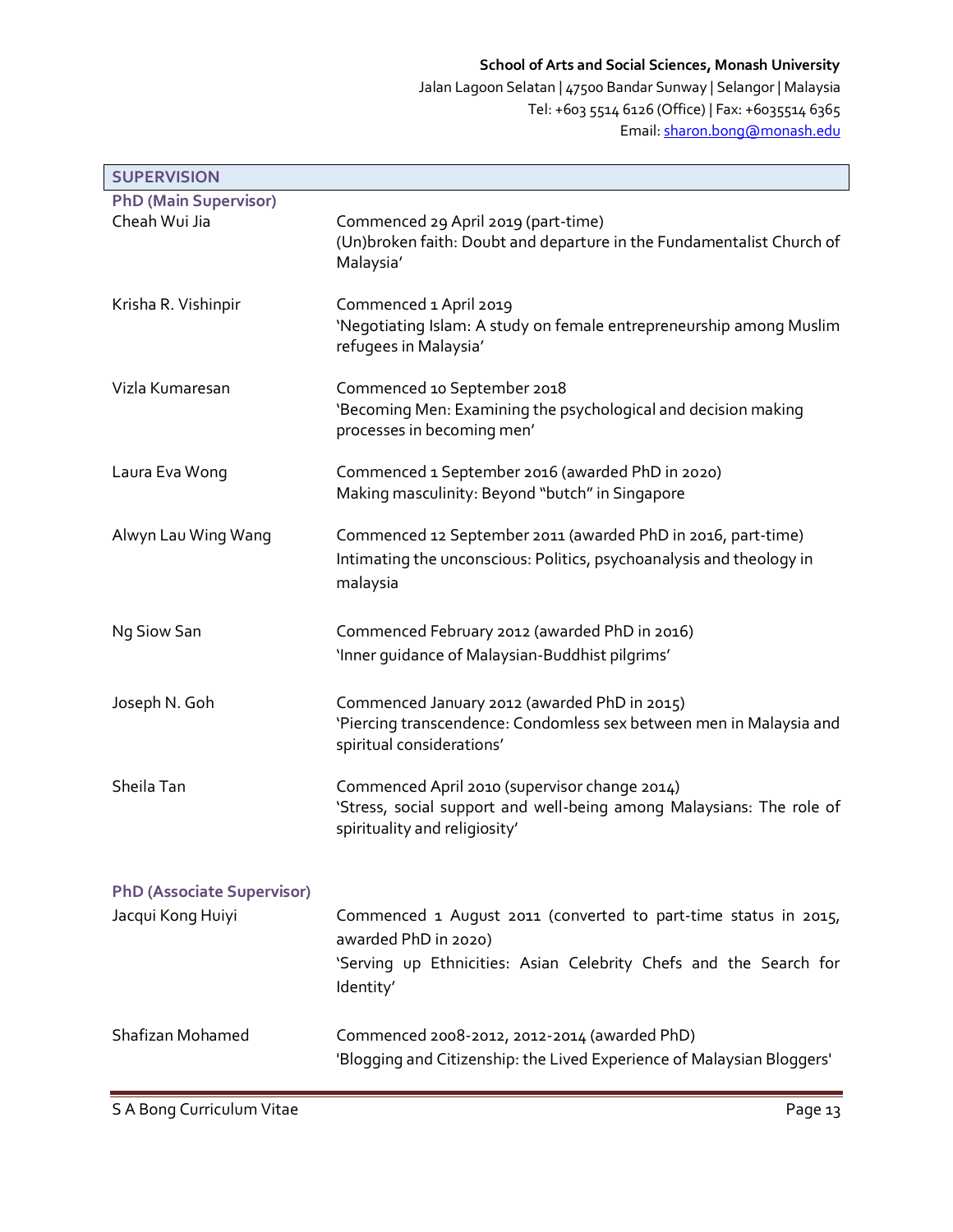Jalan Lagoon Selatan | 47500 Bandar Sunway | Selangor | Malaysia Tel: +603 5514 6126 (Office) | Fax: +6035514 6365 Email[: sharon.bong@monash.edu](mailto:sharon.bong@monash.edu)

# **MA Coursework (Main Supervisor)**

| Rohini Rajadorai                          | Completed 2015<br>'Healthy Masculinities: Analysing Representations of Men's Health and<br>Constructions of Masculinity in Men's Health Malaysia'                                  |
|-------------------------------------------|------------------------------------------------------------------------------------------------------------------------------------------------------------------------------------|
| Tania Wee Tien Ning                       | Completed 2013<br>'A Comparison of Beauty on American And Malaysian Magazine Covers'                                                                                               |
| <b>MA Research (Associate Supervisor)</b> |                                                                                                                                                                                    |
| Eugene Chua Kee Hong                      | Completed 2010<br>'Black Humour: Comic Darkness in Joseph Heller and Kurt Vonnegut's<br>Fiction' (Associate Supervisor)                                                            |
| <b>Honours (Main Supervisor)</b>          |                                                                                                                                                                                    |
| Ramya Gopal                               | Current (2021)<br>'(In) visible Diasporas: Navigating race, citizenship and desire among<br>queer Indian-Malaysian women'                                                          |
| Serena Kaan Tsu Li                        | Completed 2020 (1 <sup>st</sup> class Honours)<br>'Breaking the stained glass ceiling: Women church leaders in Malaysia'                                                           |
| Amani Atieno Onyango                      | Completed 2019 (1st class Honours)<br>'Not just for White girls: How Asian young feminists perceive and<br>practice feminisms' (received National Award for Special Achievement)   |
| Hannah R. Jambunathan                     | Completed 2018 (1 <sup>st</sup> class Honours)<br>'Sexism in the streets: Dynamics of street harassment within a<br>Malaysian context'                                             |
| Jasmine Gomez                             | Completed 2018 (1 <sup>st</sup> class Honours)<br>'Decolonisation of the wardrobe: The intersection of the self, body and<br>clothing in the context of "Brown" girls in Malaysia' |
| Krisha R. Vishinpir                       | Completed 2018 (1 <sup>st</sup> class Honours)<br>'In search of the silver lining: A study on female entrepreneurship<br>amongst Myanmarese Muslim refugees living in Malaysia'    |
| Leann E Fernandez                         | Completed 2018 (2 <sup>nd</sup> Upper Honours)                                                                                                                                     |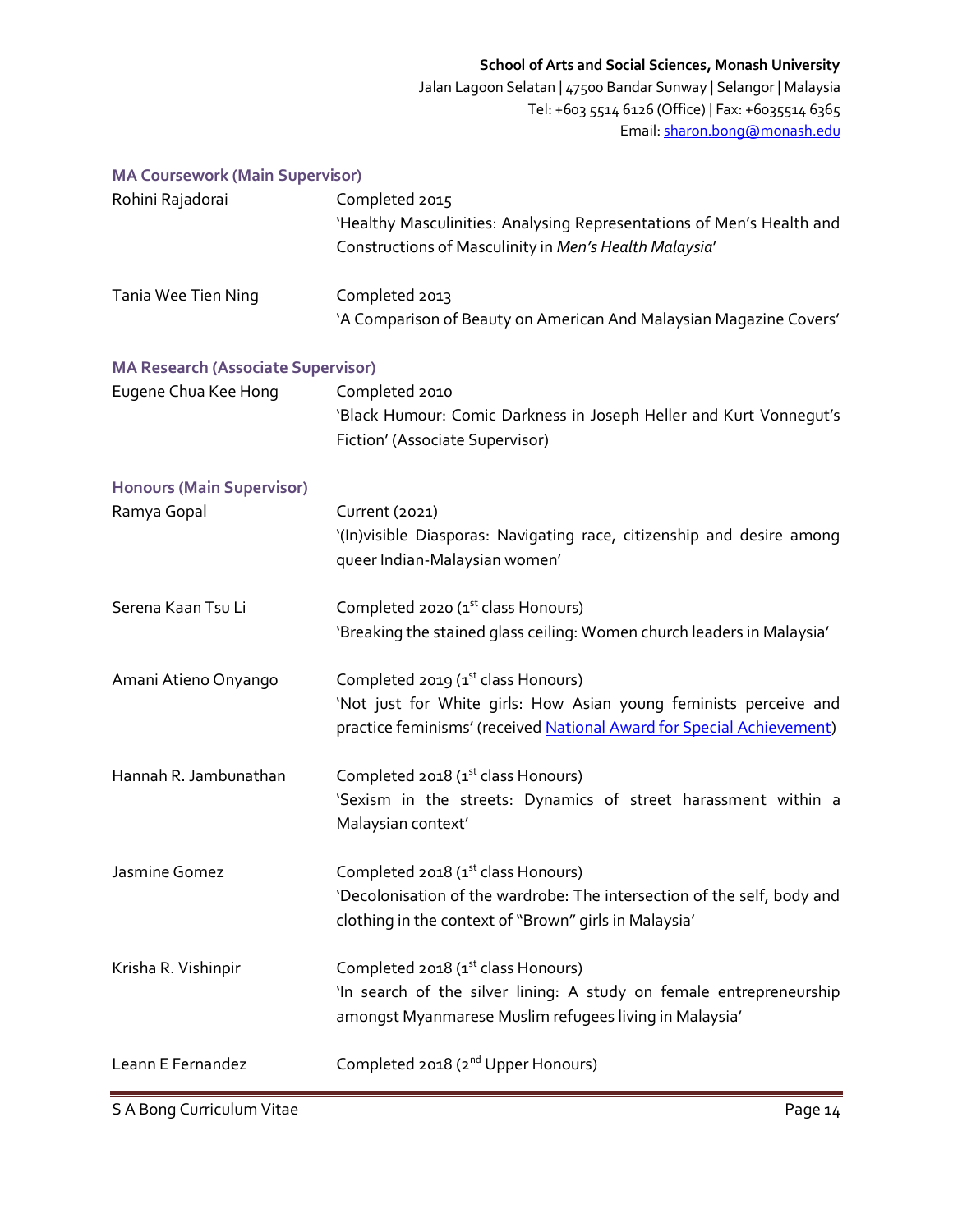|                         | <b>School of Arts and Social Sciences, Monash University</b><br>Jalan Lagoon Selatan   47500 Bandar Sunway   Selangor   Malaysia<br>Tel: +603 5514 6126 (Office)   Fax: +6035514 6365<br>Email: sharon.bong@monash.edu |
|-------------------------|------------------------------------------------------------------------------------------------------------------------------------------------------------------------------------------------------------------------|
|                         | '#MeToo in Kuala Lumpur: Understanding the effects of sexual<br>harassment movements in an Asian context'                                                                                                              |
| Laura Eva Wong          | Completed 2015 (1 <sup>st</sup> class Honours)<br>'Feminine lesbians: invisibility and Experiences of Femmes in Singapore<br>and Malaysia'                                                                             |
| Leila May Nair          | Completed i2015 (2 <sup>nd</sup> Upper Honours)<br>'Women's Leadership in the Catholic Church: Perspectives from Diverse<br>Stakeholders in Malaysia'                                                                  |
| Cheah Wui Jia           | Completed 2012 (1 <sup>st</sup> class Honours)<br>'Persuasion and Promises: The Study of the Christian Protestant Church<br>in Malaysia and its Tithing Practices'                                                     |
| Chiam May Yen           | Completed 2012 (1 <sup>st</sup> class Honours)<br>'Malleable Bodies: The Militarisation of Asian Women in Non-Fiction'                                                                                                 |
| Syahirah Anwar          | Completed 2012 (2 <sup>nd</sup> Upper Honours)<br>'The Veiled Tension: Negotiating the Hijab in Singapore'                                                                                                             |
| Kong, Jacqui Huiyi      | Completed 2010 (1 <sup>st</sup> class Honours)<br>'Feasting on "the Other": The Commodifications of Difference and the<br>Performance of Authenticity in Food Adventuring<br>Television<br>Programmes'                 |
| Sidhu-Brar, Ujval Singh | Completed 2007 (1 <sup>st</sup> class Honours)                                                                                                                                                                         |
|                         | 'The Twilight of Duality: Transgressive Aggression, Religious Anti-<br>Religiosity and the Arrival at the Absolute Self in Vedic Metal'                                                                                |
| Cheong, Sarah Jane      | Completed 2006 (2 <sup>nd</sup> Upper Honours)<br>'Construction of Self: Subversion of Service Provide/Sex Worker<br>Binarism through a Deconstructive Reading of Embodied Narratives' (                               |
| Leow, Natalie           | Completed 2005 (1 <sup>st</sup> class Honours)<br>'Spiritual Persuasions: On Loving and Leaving the Church'                                                                                                            |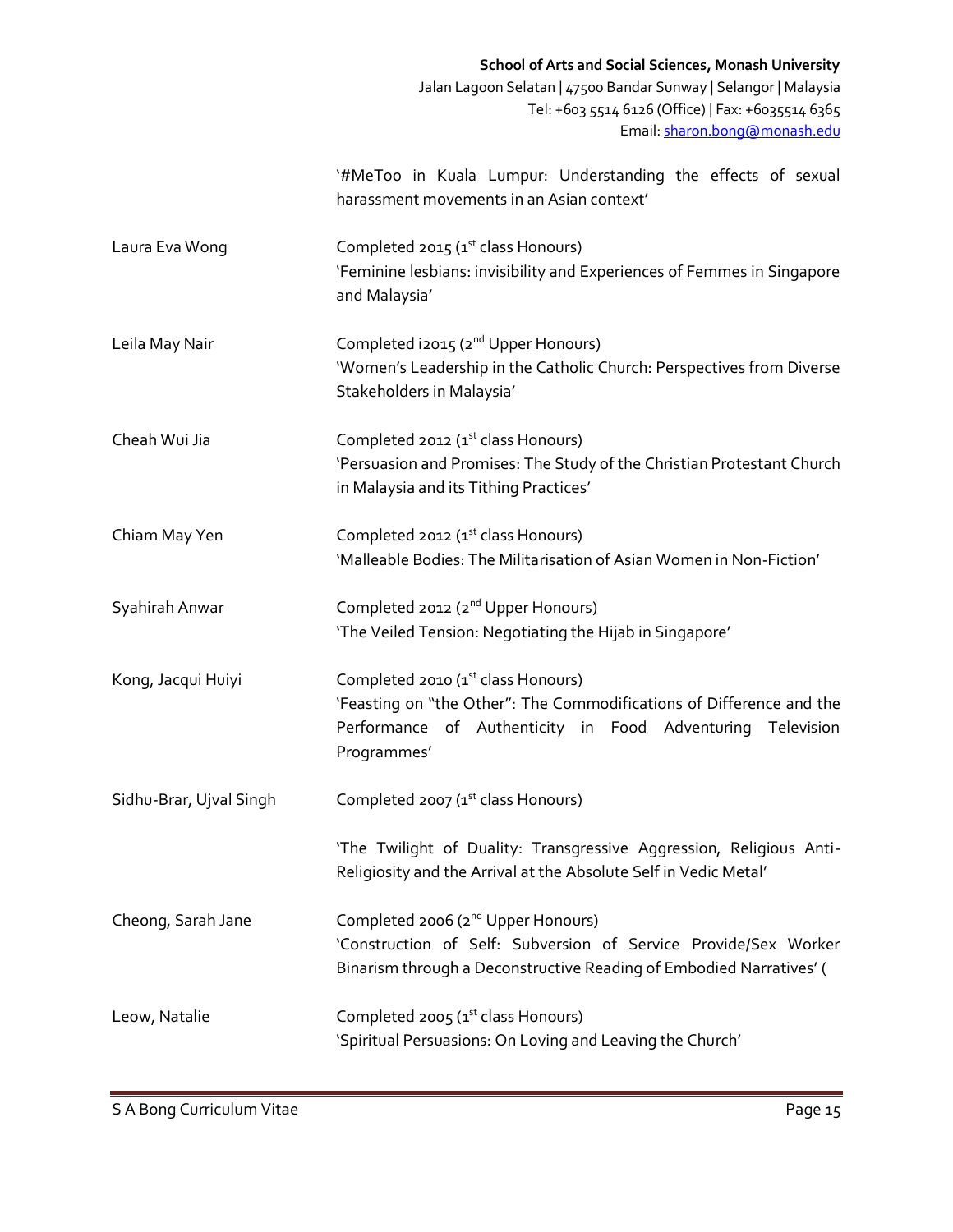Jalan Lagoon Selatan | 47500 Bandar Sunway | Selangor | Malaysia Tel: +603 5514 6126 (Office) | Fax: +6035514 6365 Email[: sharon.bong@monash.edu](mailto:sharon.bong@monash.edu)

#### **Postgraduate Diploma (Main Supervisor)**

| Ng Siow San    | Completed 2011<br>'Inter-generational Voices: Identity, Traditions and Modernity' |       |
|----------------|-----------------------------------------------------------------------------------|-------|
| Wong Sook Jinn | Completed 2007<br>Stereotypes on Student Motivations,<br>'Deconstructing          | Study |
|                | Approaches and Confidence in CS/IT'                                               |       |

# **EDUCATION**

**School of Arts and Social Sciences (SASS), Monash University, Malaysia (April 2003 – present)**

#### **Key contributions and achievements**

### **Deputy Head of School Education (2017-2018)**

- □ Coordinated market survey (Green Zebra) for SASS to assess marketability of: new majors (Film, TV and Screen, Development Studies); name change of existing degrees (Bachelor of Communication and Media Studies to Bachelor of Digital and Media Studies)
- □ Facilitated unit enhancement across majors
- Facilitated expansion of SASS's course offering:
	- $\circ$  development of new major Film, TV and Screen Studies (commencing 2019)
	- $\circ$  unit enhancement of AMU2685 Malaysian Studies (transformed to an intensive unit commencing Winter 2019, comprising a study trip to Georgetown, Penang)
	- $\circ$  Formalisation of 'In search of' study trips as a credit-bearing unit, AMU2690 Discovering the Asia-Pacific Study Trips (commencing Summer A, 2019)

# **Gender Studies major Coordinator (since 2016)**

- Introduced the **Major in Gender Studies** in 2016 with four new home-grown units written, e.g. AMU1310 Introduction to Gender Studies, AMU1309 Introduction to Sexuality Studies, AMU2908 Critical Methodologies for Action Research and AMU2907 Sexual and Reproductive Health and Rights in Global Contexts
- Introduced and established the Minor in Gender Studies, since 2010 which includes writing ATS2906/3906 Genders, Sexualities and Religions in Southeast Asia (first offered in 2011)

#### **Internship Coordinator (2011-2018)**

- □ Formalised internship by facilitating the unit for assessment ATS2744 Faculty of Arts Workplace Internship (first offered in Summer B, 2011/2012)
- Promoted AMU3744 through biannual pre-departure briefings
- Strengthened student learning experience evidenced by increased enrolment: 11 (SSB 2012), 10 (SSB 2013), 13 (SSB 2014), 19 (SSB 2015), 10 (SSB 2016), 38 (SSB 2017), 71 (SSB 2018)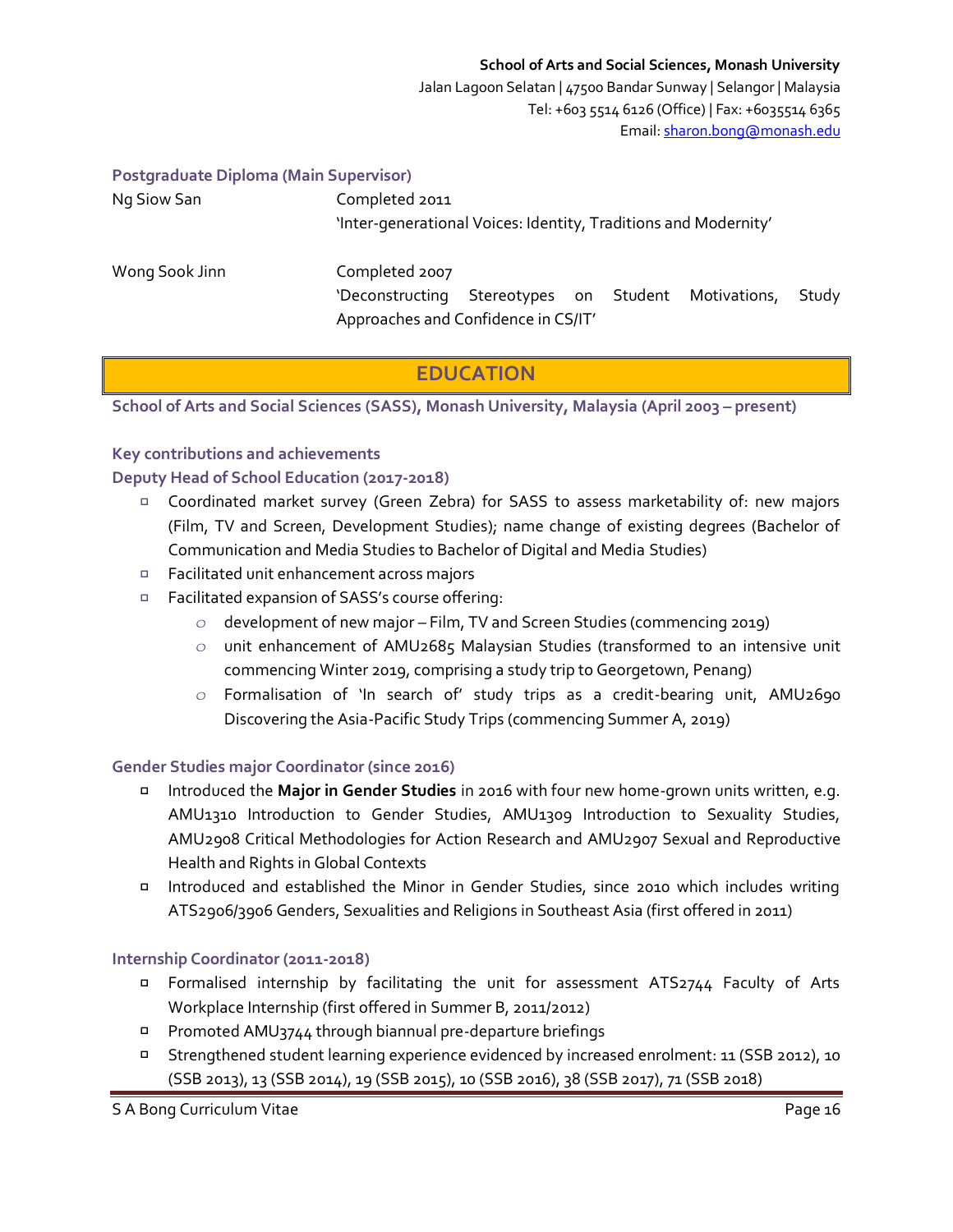Jalan Lagoon Selatan | 47500 Bandar Sunway | Selangor | Malaysia Tel: +603 5514 6126 (Office) | Fax: +6035514 6365 Email[: sharon.bong@monash.edu](mailto:sharon.bong@monash.edu)

# **Unit Coordinator – creative writing units (2003-2015)**

Enhanced student learning through practical learning in creative writing laboratories since 2003

| <b>TEACHING PORTFOLIO</b> |                                                                         |
|---------------------------|-------------------------------------------------------------------------|
| 2021 S1                   | AMU3560 Contemporary Feminisms in Asia                                  |
|                           | AMU4720 Research Issues and Methodology (team-taught)                   |
| 2021 S2                   | AMU2906 Genders, Sexualities and Religions in Southeast Asia            |
|                           | AMU2907 Sexual and Reproductive Health and Rights in Global Contexts    |
|                           |                                                                         |
| 2020 S1                   | AMU3560 Contemporary Feminisms in Asia                                  |
|                           | AMU4720 Research Issues and Methodology (team-taught)                   |
| 2020 S2                   | AMU2906 Genders, Sexualities and Religions in Southeast Asia            |
|                           | AMU2907 Sexual and Reproductive Health and Rights in Global Contexts    |
| 2019 S1                   | AMU3560 Contemporary Feminisms in Asia                                  |
| 2019 S2                   | AMU2906 Genders, Sexualities and Religions in Southeast Asia            |
|                           | AMU2907 Sexual and Reproductive Health and Rights in Global Contexts    |
|                           | AMU4727 Readings in Social, Political and Cultural Theory (team-taught) |
| 2019 Winter               | AMU2685 Malaysian Studies (team-taught)                                 |
|                           |                                                                         |
| 2018 S1                   | AMU1310 Introduction to Gender Studies                                  |
| 2018 S2                   | AMU2906 Genders, Sexualities and Religions in Southeast Asia            |
|                           | AMU2907 Sexual and Reproductive Health and Rights in Global Contexts    |
| 2017 S1                   | AMU1310 Introduction to Gender Studies                                  |
| 2017 S2                   | AMU2907 Sexual and Reproductive Health and Rights in Global Contexts    |
|                           |                                                                         |
| 2016 S1                   | AMU1310 Introduction to Gender Studies                                  |
|                           | AMU3744 Workplace Learning Internship                                   |
|                           | AMU4720 Research Issues and Methodology (team-taught)                   |
| 2016 S2                   | AMU2906 Genders, Sexualities and Religions in Southeast Asia            |
|                           | AMU2907 Sexual and Reproductive Health and Rights in Global Contexts    |
|                           | AMU4727 Readings in Social, Political and Cultural Theory (team-taught) |
|                           |                                                                         |
|                           |                                                                         |

# 2015 S1 **AMU3560 Contemporary Feminisms in Asia**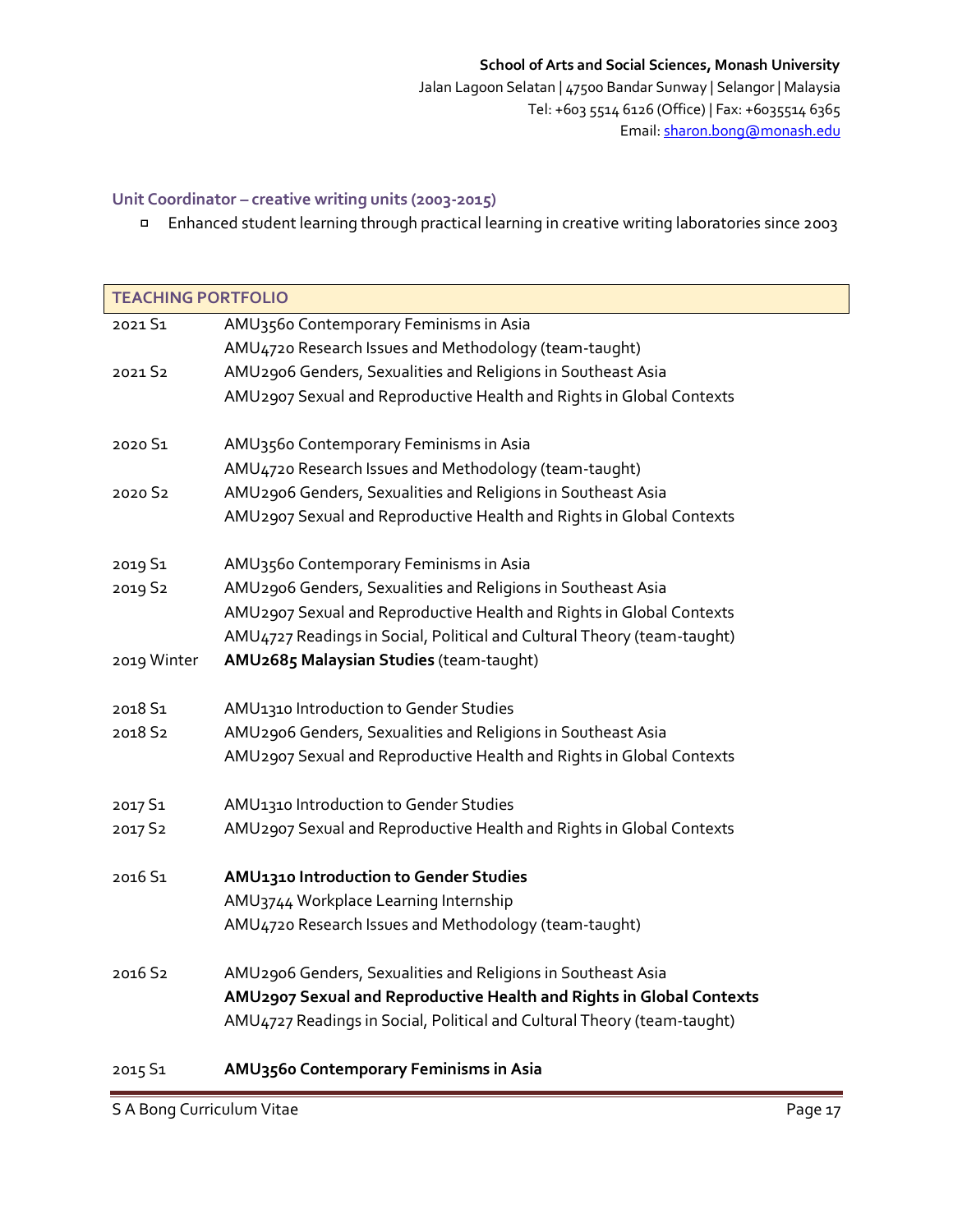Jalan Lagoon Selatan | 47500 Bandar Sunway | Selangor | Malaysia Tel: +603 5514 6126 (Office) | Fax: +6035514 6365 Email[: sharon.bong@monash.edu](mailto:sharon.bong@monash.edu)

|                        | AMU4720 Research Issues and Methodology (team-taught)                                            |
|------------------------|--------------------------------------------------------------------------------------------------|
| S <sub>2</sub><br>2015 | AMU2906 Genders, Sexualities and Religions in Southeast Asia<br>AMU3858 Writing Experiments      |
|                        | AMU3744 Workplace Learning Internship                                                            |
|                        | AMU4727 Readings in Social, Political and Cultural Theory (team-taught)                          |
| S <sub>1</sub><br>2014 | OSP (sabbatical)                                                                                 |
| S <sub>2</sub><br>2014 | AMU2906 Genders, Sexualities and Religions in Southeast Asia                                     |
|                        | AMU3858 Writing Experiments                                                                      |
|                        | AMU3744 Workplace Learning Internship                                                            |
| 2013 S1                | ATS2560/3560 Theorising Sexed Bodies: Contemporary Feminist Theory<br>ATS3857 Writing Techniques |
|                        | APG4382 Contemporary Issues in Asia (Master of Communication and Media Studies,<br>team-taught)  |
| 2012 S1                | ATS2560/3560 Theorising Sexed Bodies: Contemporary Feminist Theory<br>ATS3857 Writing Techniques |
| 2012 S2                | ATS2906/3906 Gender, Sexualities and Religions in Southeast Asia                                 |
|                        | ATS3858 Writing Experiments                                                                      |
|                        | ATS4727 Readings in Social, Political and Cultural Theory                                        |
|                        | ATS2744 Faculty of Arts Workplace Internship (summer)                                            |
| 2011 S1                | ATS2560/3560 Theorising Sexed Bodies: Contemporary Feminist Theory                               |
|                        | ATS3857 Writing Techniques                                                                       |
|                        | ATS4720 Research Issues and Methodology                                                          |
| 2011 S2                | ATS2906/3906 Gender, Sexualities and Religions in Southeast Asia                                 |
|                        | ATS3858 Writing Experiments                                                                      |
|                        | ATS4727 Readings in Social, Political and Cultural Theory                                        |
|                        | ATS2744 Faculty of Arts Workplace Internship (summer)                                            |
| 2010 S1                | GLO2000/3000 Global Studies                                                                      |
|                        | GND2010/3010 Contemporary Feminist Theories                                                      |
|                        | WRT3421 Writing Techniques                                                                       |
|                        | COM4010 (H) Research Issues and Methodology (Honours coursework unit)                            |
|                        | AST4000/5000 Contemporary Issues in Asia (MA coursework unit)                                    |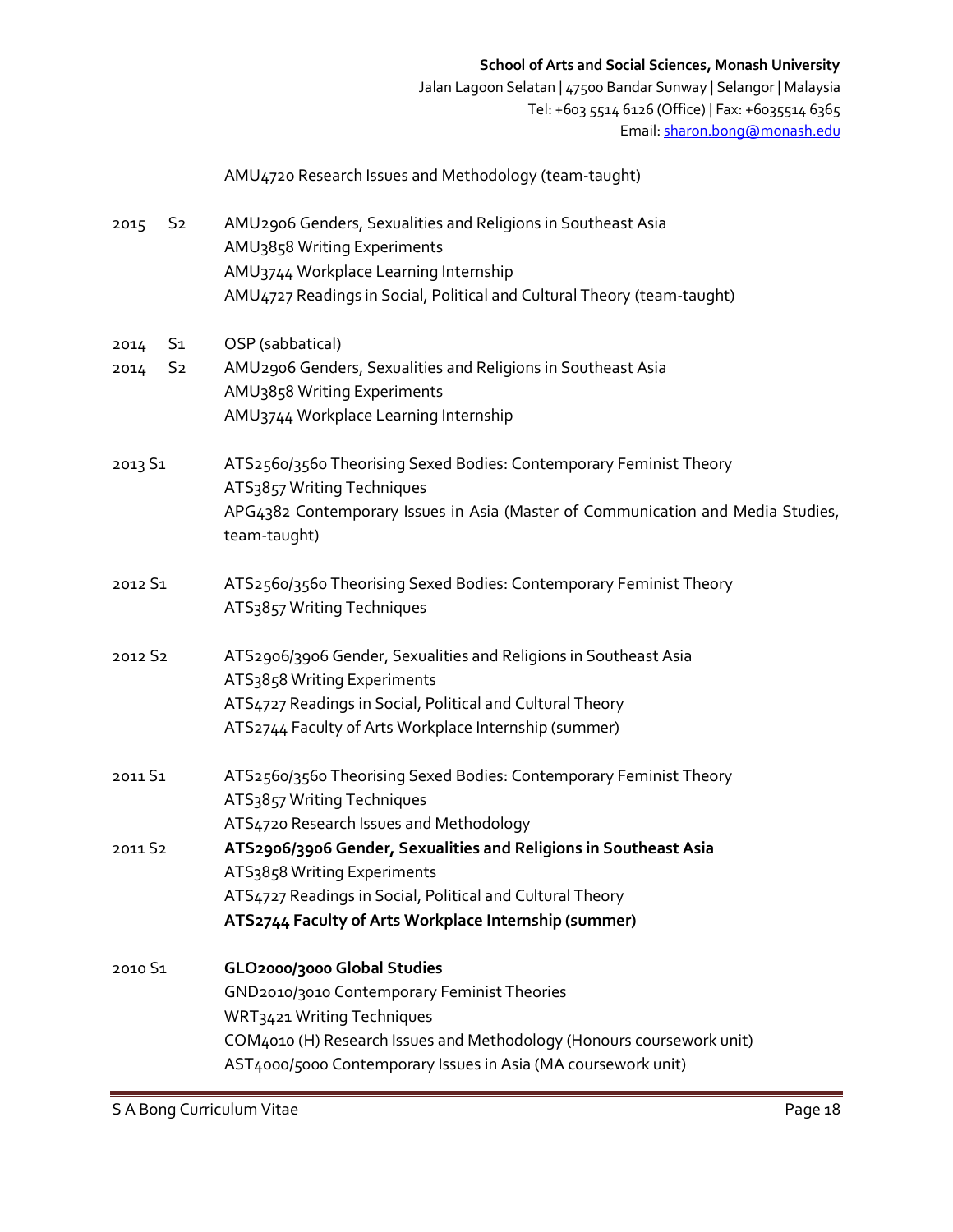Jalan Lagoon Selatan | 47500 Bandar Sunway | Selangor | Malaysia Tel: +603 5514 6126 (Office) | Fax: +6035514 6365 Email[: sharon.bong@monash.edu](mailto:sharon.bong@monash.edu)

| 2010 S <sub>2</sub> | GND2070/3070 Rethinking Global Culture: Sex, Race, Consumption<br>WRT3422 Writing Experiments                                                                      |
|---------------------|--------------------------------------------------------------------------------------------------------------------------------------------------------------------|
| 2009 S1             | WRT3421 Writing Techniques<br>COM4010 (H) Research Issues and Methodology (Honours coursework unit)                                                                |
| 2009 S2             | GND2070/3070 Rethinking Global Culture: Sex, Race, Consumption<br>WRT3422 Writing Experiments                                                                      |
| 2008 S1             | GND2010/3010 Contemporary Feminist Theories<br>WRT3421 Writing Techniques<br>COM4010 (H) Research Issues and Methodology (Honours coursework unit)                 |
| 2008 S2             | OSP (1 July 2008-1 January 2009)                                                                                                                                   |
| 2007 S1             | WRT3421 Writing Techniques<br>COM4010 (H) Research Issues and Methodology (Honours coursework unit)                                                                |
| 2007 S2             | WMN2150/3150 Consuming Otherness: Global and Global Culture<br>WRT3422 Writing Experiments                                                                         |
| 2006 S1             | WMN2240/3240 Introduction to Contemporary Feminist Theories<br>WRT3421 Writing Techniques<br>COM4010 (H) Research Issues and Methodology (Honours coursework unit) |
| 2006 S2             | WRT3422 Writing Experiments                                                                                                                                        |
| 2005 S1             | MAL1000 Malaysian Studies<br>WRT3421 Writing Techniques<br>COM4010 (H) Research Issues and Methodology (Honours coursework unit)                                   |
| 2005 S2             | WRT3422 Writing Experiments                                                                                                                                        |
| 2004 S1             | MAL1000 Malaysian Studies<br>WRT3421 Writing Techniques                                                                                                            |
| 2004 S <sub>2</sub> | WRT3422 Writing Experiments                                                                                                                                        |
| 2003 S1             | GSC2407 Authorship and Writing<br>GSC3421 Writing Techniques<br><b>MAL1000 Malaysian Studies</b>                                                                   |
| 2003 S2             | GSC3422 Writing Portfolio                                                                                                                                          |
|                     |                                                                                                                                                                    |

**Gender Studies Programme, University of Malaya, Malaysia** 

S A Bong Curriculum Vitae **Page 19**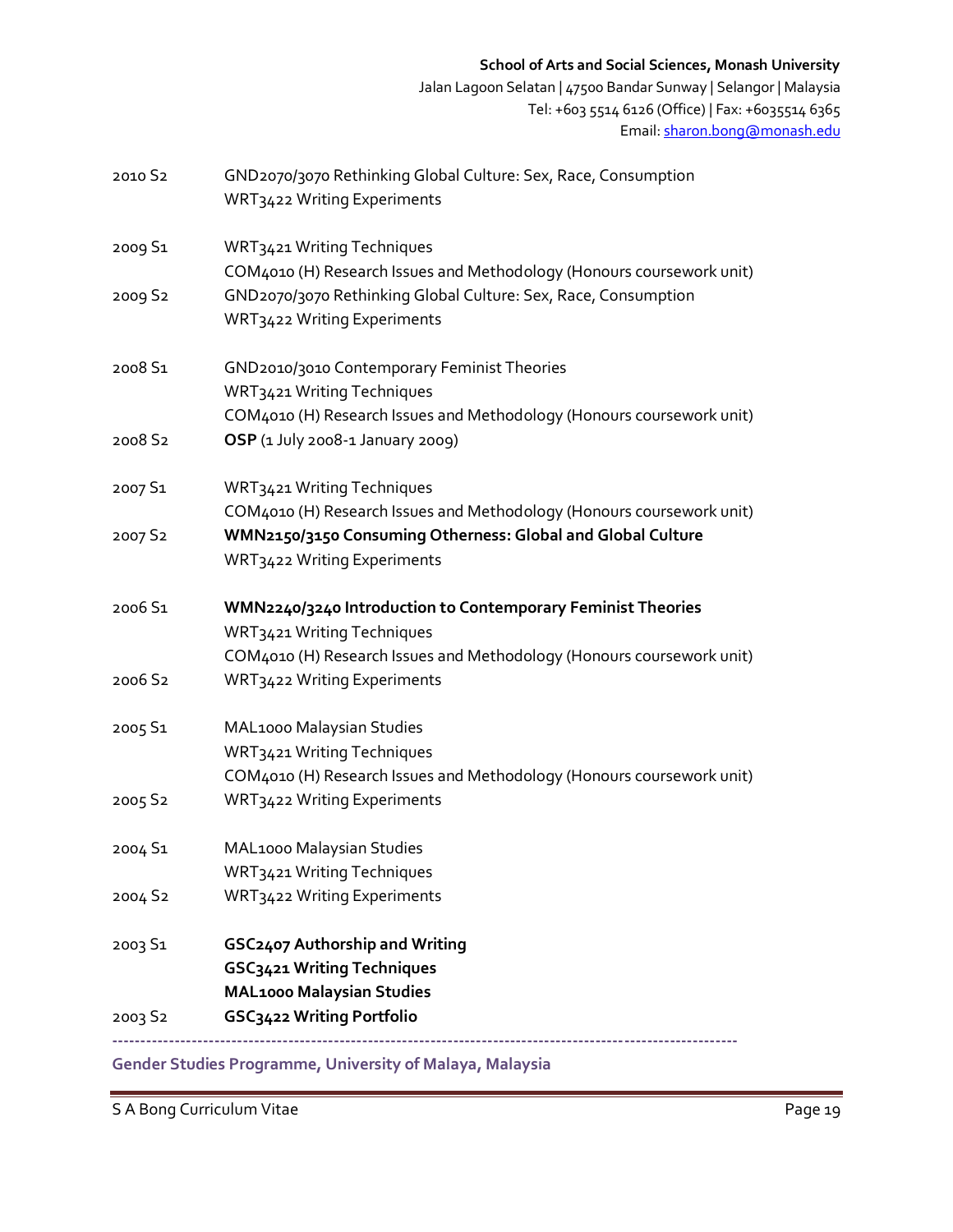Jan-Feb '99 Lectured in women and religion Nov-Dec '97

# **English Department, University of Malaya, Malaysia**

Aug '91-'94 Tutored in English Literature

**Education presentations – academia (beyond Monash)**

| Gender, sexuality and theology for postgraduate students, staff and public audience |                                                                                                                                                                                                                                                                                                                                                                                                                                                                                                                                                                                                                |  |
|-------------------------------------------------------------------------------------|----------------------------------------------------------------------------------------------------------------------------------------------------------------------------------------------------------------------------------------------------------------------------------------------------------------------------------------------------------------------------------------------------------------------------------------------------------------------------------------------------------------------------------------------------------------------------------------------------------------|--|
| Jun 2021                                                                            | Presented 'Christian ethics and sexuality', summer short-term course on 'Asian and<br>Asian American feminist theologies', webinar organised by Kwok Pui-Lan, Dean's<br>Professor of Systematic Theology, the Candler School of Theology, Emory University,<br>U.S., in partnership with Pacific, Asian, and North-American Asian Women in Theology<br>and Ministry (PANAAWTM), 2 June 2021 [virtual]                                                                                                                                                                                                          |  |
| Mac 2021                                                                            | Presented, 'Becoming queer, postcolonial and feminist body of Christ in Asia', seminar<br>organised by Stefanie Knauss, Associate Professor of Systematic/Constructive<br>Theology on Module 5: Asian feminist and LGBTQ theologies, THL 9200-001 Feminist<br>and queer theologies: Global perspectives unit, Department of Theology and Religious<br>Studies, Villanova University, U.S., 30 March 2021<br>[my journal article is a requisite reading in that week, Bong, Sharon A. (2019).<br>Ecclesiology: Becoming the queer, postcolonial, (eco)feminist body of Christ in Asia.<br>Concilium, 5, 70-80.] |  |
| Nov 2020                                                                            | Presented, 'Gender, sexuality and Christian feminist movements in Asia', 30 November<br>2020, German-Iranian Intensive Study Programme, Exploring Christianity in Asia I, 12<br>October - 24 December 2020, organised by the University of Munster, Germany and<br>Ferdowsi University of Mashhad [virtual]                                                                                                                                                                                                                                                                                                    |  |
| Aug 2018                                                                            | Presented, 'Women and political transformation in Malaysia', Methodist Building, KL,<br>17 August 2018 (for staff from the Chinese University of Hong Kong)                                                                                                                                                                                                                                                                                                                                                                                                                                                    |  |
| Feb 2017                                                                            | Presented, 'Feminine genius: Revisiting gender complementarity today', 4 <sup>th</sup> Biblical<br>Studies seminar, 'Bible and Gender', 27 February 2017, STM (Seminary Theology<br>Malaysia)                                                                                                                                                                                                                                                                                                                                                                                                                  |  |
| Mac 2016                                                                            | Presented 'The feminist praxis of Talitha Kum Southeast Asia: Combatting trafficking in<br>persons to realizing human dignity', Gender Studies Seminar Series 02/2016, 28 March<br>2016, University Malaysia, Kuala Lumpur                                                                                                                                                                                                                                                                                                                                                                                     |  |
| Apr 2015                                                                            | Presented, 'To marry or not to marry: The law and sexuality rights in Malaysia', Tonan<br>Talk: A Brown Bag Lecture Series, 15 April 2015, Centre for Southeast Asian Studies<br>(CSEAS), Kyoto, Japan                                                                                                                                                                                                                                                                                                                                                                                                         |  |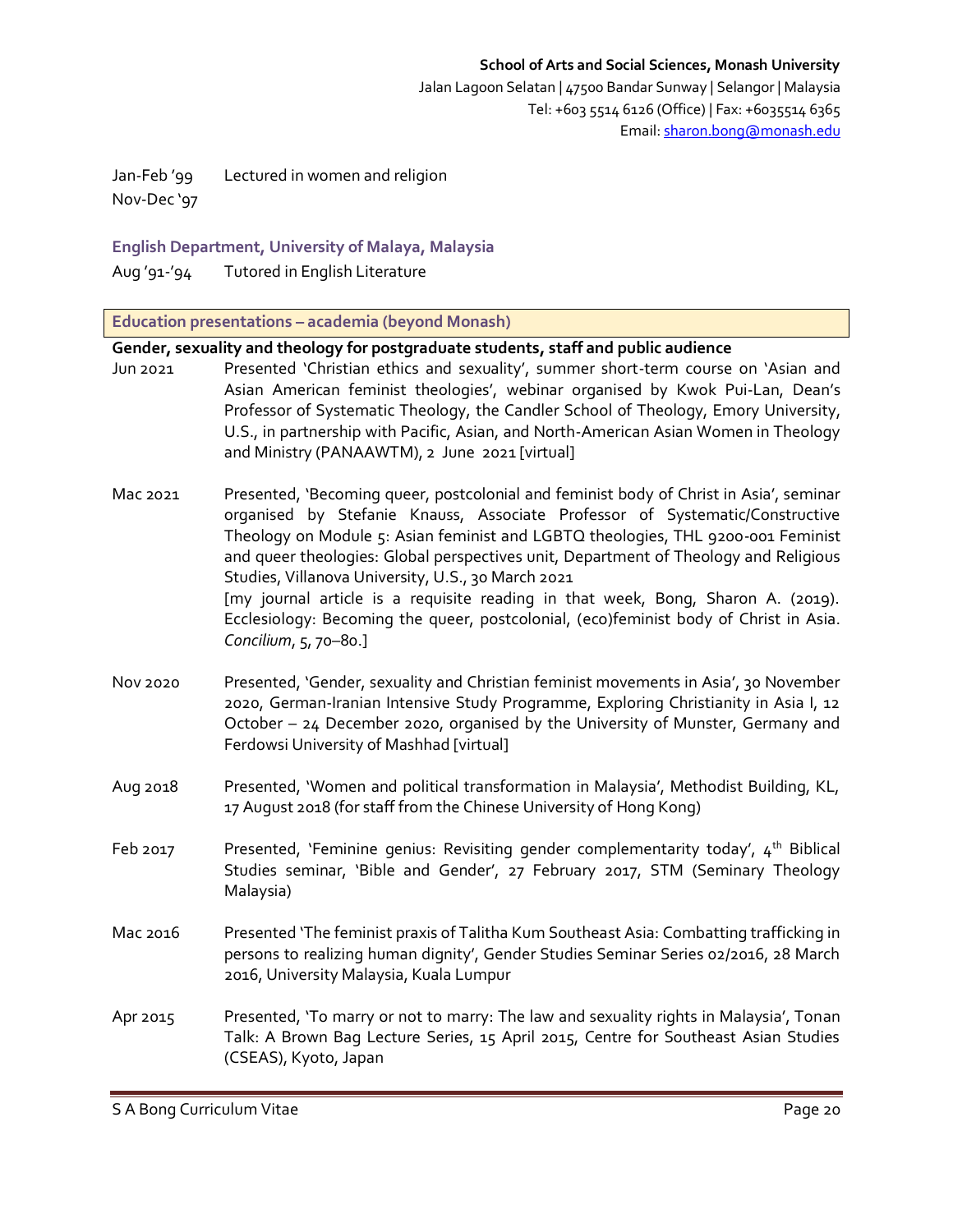Presented, 'To marry or not to marry: The law and sexuality rights in Malaysia', Seminar Series, 14 April 2015, Nara Women's University, Nara, Japan

- Sep 2014 Presented, 'Gender, Sexuality and Christian Feminist Movements in Asia', Christianity in Asia, Intensive Summer Programme, 17-19 September 2014, University of Münster, Germany
- Feb 2011 Presented 'Women's rights and religions in Malaysia' at seminar, 12 February 2011, organized by the Center for Gender and Women's Culture in Asia, Nara Women's University, Nara, Japan

**Education presentations – academia (within Monash)**

#### **Gender, sexuality and theology for staff and students**

Apr 2021 Served as a panelist for the Health Awareness Campaign  $-$  Day  $\zeta$  (on reproductive health, contraception, virginity), organised by the Monash University Student Association (MUSA), 28 April 2021 [virtual]

# **Qualitative researching at postgraduate level**

- Mac 2021 Presented, 'Linking data with theory', seminar for APG5742 Communications research project, Master of Communication and Media Studies, Monash University Malaysia, 18 March 2021 [virtual]
- Mac 2020 Presented, 'Linking data with theory', seminar for APG5742 Communications research project, Master of Communication and Media Studies, Monash University Malaysia, 31 March 2020 [virtual]
- Jun 2019 Presented, 'Grounded theology methodology: Introduction' (Part I), Graduate Research Development Programme, Monash University Malaysia, 13 June 2019
- Jun 2019 Presented, 'Grounded theology methodology: Application' (Part II), Graduate Research Development Programme, Monash University Malaysia, 28 June 2019
- May 2017 Presented, 'Introduction to Grounded theology method (GTM) I for Arts and Social Sciences', Graduate Research Development Programme, Monash University Malaysia, 11 May 2017
- May 2017 Presented, 'Grounded theology method (GTM) II: Conducting interviews and using ATLAS.to for analysis', Graduate Research Development Programme, Monash University Malaysia, 17 May 2017
- May 2017 Presented, 'Grounded theology method (GTM) III: Application and analysis', Graduate Research Development Programme, Monash University Malaysia, 24 May 2017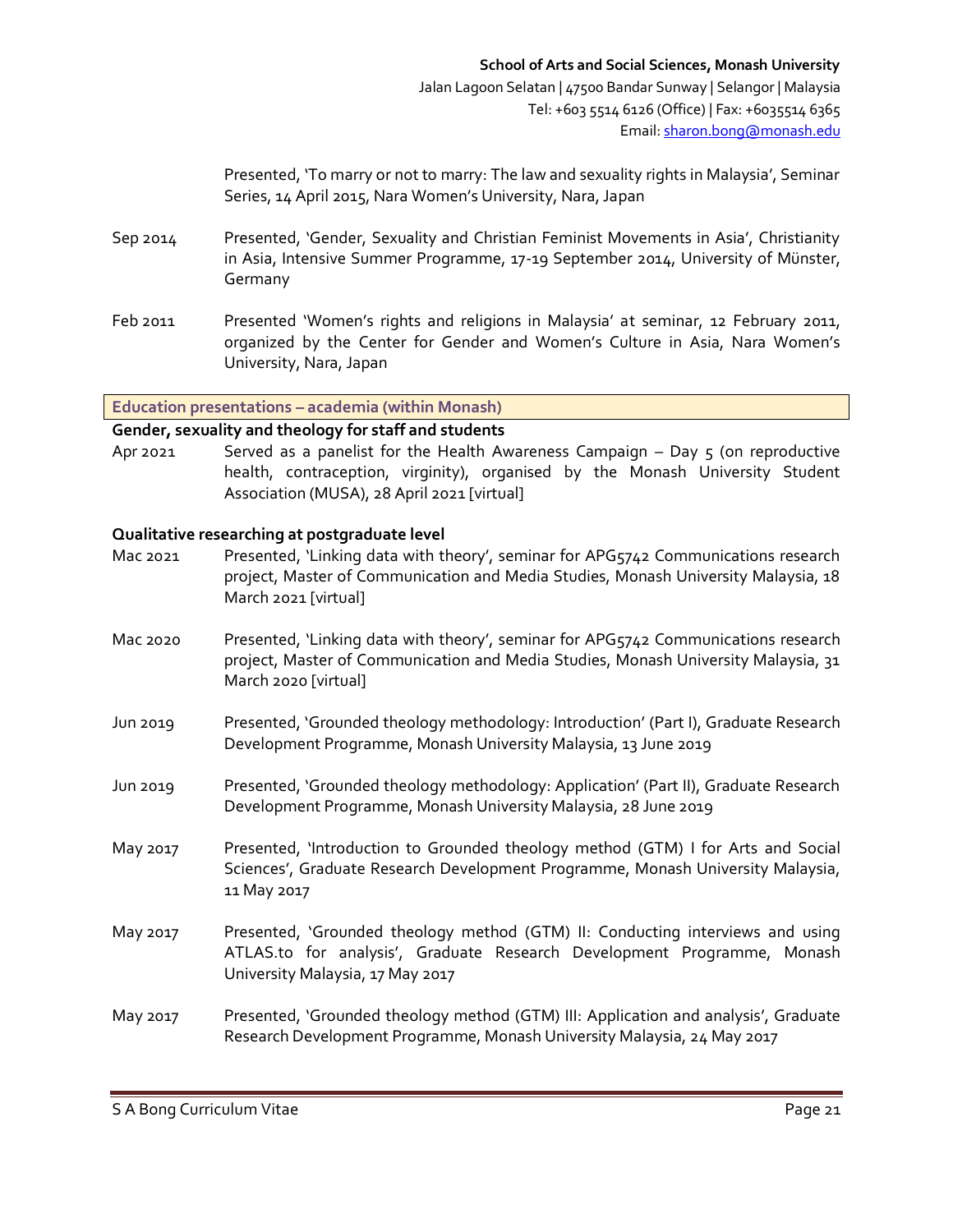### **Qualitative researching at Honours level**

- Mac 2021 Presented, 'Constructing and analyzing interviews', AMU4720 Research issues and methodology unit, Monash University Malaysia, 30 March 2021 [virtual]
- Mac 2020 Presented, 'Constructing and analyzing interviews', AMU4720 Research issues and methodology unit, Monash University Malaysia, 31 March 2020 [virtual]
- Apr 2016 Presented, 'Tools of the Trade 4: Conducting and Analyzing Interviews', AMU4720 Research issues and methodology unit, Monash University Malaysia, 18 April 2016
- Apr 2015 Presented, 'Tools of the Trade 4: Conducting and Analyzing Interviews', AMU4720 Research issues and methodology unit, Monash University Malaysia, 14 April 2015

**Education presentations – industry**

#### **Gender and sexuality studies**

#### May 2021 **Bar Council Malaysia**

- Presented, 'What does gender got to do with me?' gender-sensitisation workshop organised by the Bar Council Malaysia, 19 May 2021 [virtual]
- Mac 2021 **Bar Council Malaysia**

Presented, 'Getting from de jure to de facto gender equality: The intersectional approach', Panel 3 of the Inaugural Women's Rights Conference of the Malaysian Bar -'Malaysian women lawyers fit for the 21<sup>st</sup> century', organised by the Women's rights committee, Bar Council Malaysia, 20 March 2021 [virtual]

Jan 2021 **Malaysian Philosophy Society**

Presented, 'Covid-19: Exploring State power through a pandemic', webinar organised by the Malaysian Philosophy Society, 30 January 2021 [virtual]

Oct 2018 **UNHCR Malaysia (United Nations High Commissioner for Refugees)**

Facilitated 'Gender and development awareness training for stakeholders (Part I)', for female refugee community leaders, 29-30 October 2018, UNHCR Malaysia, Kuala Lumpur

Nov 2018 **UNHCR Malaysia (United Nations High Commissioner for Refugees)**

Facilitated 'Gender and development awareness training for stakeholders (Part II), for female and male refugee community leaders, 26 November 2018, UNHCR Malaysia, Kuala Lumpur

Nov 2018 **UNHCR Malaysia (United Nations High Commissioner for Refugees)** Facilitated 'Gender and development awareness training for stakeholders (Part III), for UNHCR staff and partners, 28 November 2018, UNHCR Malaysia, Kuala Lumpur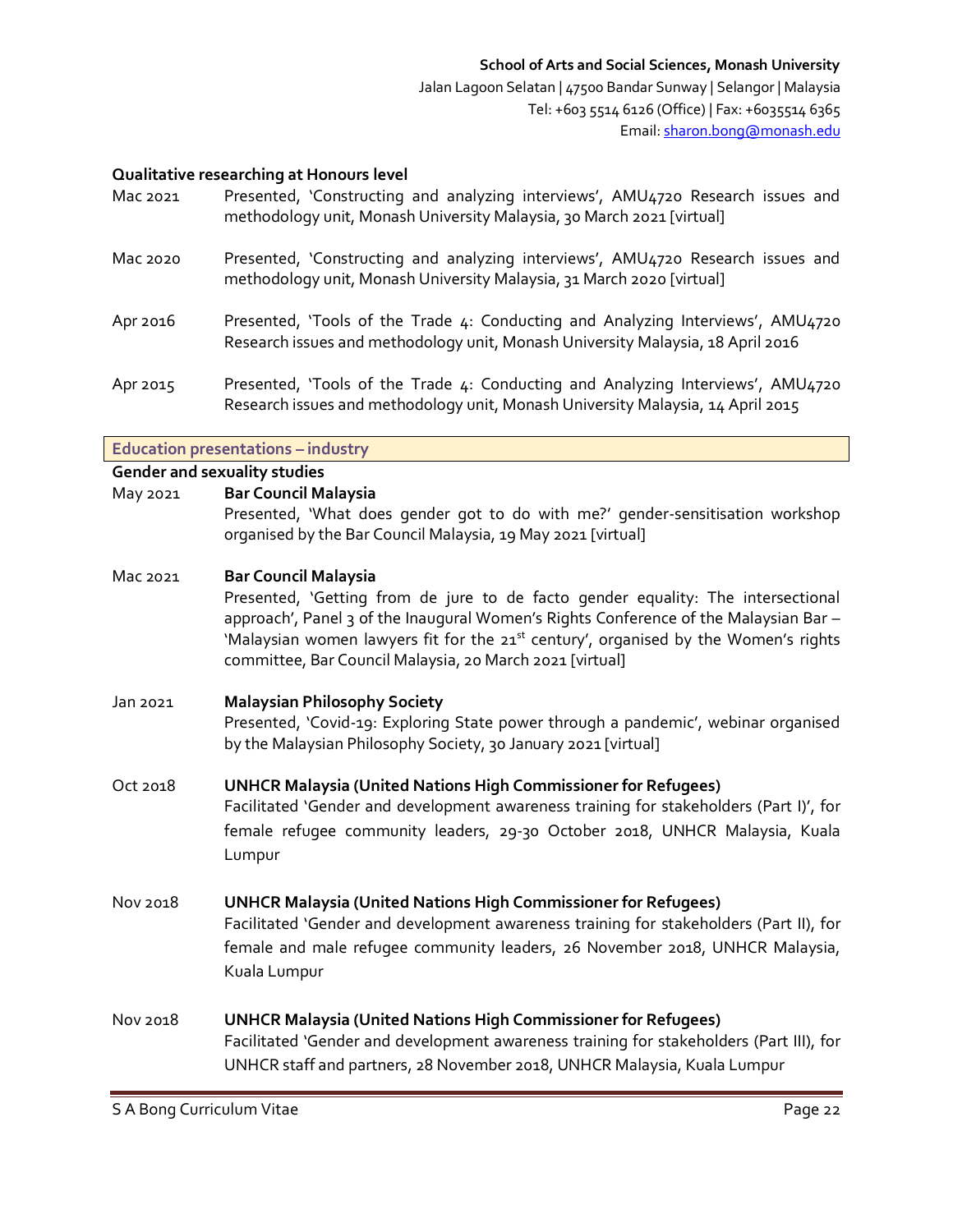# Jul 2017 **Imagined Malaysia** Presented 'Freedom of religion and gender equality', 16 July 2017, public seminar organised by Imagined Malaysia (progressive youth reimagining a socially inclusive Malaysia), Ara Damansara Mac 2017 **Pelangi Campaign**  International Women's Day Seminar 'Is feminism queer?' 11 March 2017, Pusat Rakyat Loyar Buruk, Kuala Lumpur 2009 **Friends-In-Conversation, RoH Malaysia and The Micah Mandate** Presented at the forum on, 'The politics of gender and public morality', Bangsar Lutheran Church, Kuala Lumpur, 7 March 2009 2008 **Seksualiti Merdeka**  Presented at forum on, 'Probing sexualities—recent research into sexual diversity in Malaysia' (annual public forum on sexuality rights in Malaysia), The Annexe, Kuala Lumpur, 30 August 2008 2004 **Amnesty-International Malaysia** Presented at forum on, 'It's in our hands: Stop violence against women' in conjunction with launch of *Global Report on Violence Against Women*, Petaling Jaya, 11 March 2024

# **Education-related publications and resources**

Bong, Sharon A. (2020). The sexuality-spirituality project. In Lyn Richards (Ed.), *Handling Qualitative Data, 2nd edition, Companion Website*. Sage. Retrieved from: [https://study.sagepub.com/richards4e/student-resources/methods-in-practice/the-sexuality](https://study.sagepub.com/richards4e/student-resources/methods-in-practice/the-sexuality-spirituality-project)[spirituality-project](https://study.sagepub.com/richards4e/student-resources/methods-in-practice/the-sexuality-spirituality-project) (Invitation to publish)

- Bong, Sharon A. (2019). Ecclesiology: Becoming the queer, postcolonial, (eco)feminist body of Christ in Asia. *Concilium*, 5, 70–80.
- Bong, Sharon A. (2007). Debunking myths in CAQDAS use and coding in qualitative data analysis: Experiences with and reflections on grounded theory methodology. *Historical Social Research*  [The official journal of Quantum and Interquant; an international journal for the application of formal methods to history], *19*(Supplement), 258–275.

#### **Education conference oganised**

Jul 2017 Organised **[Genderworks](https://www.monash.edu.my/sass/news/news-events/articles/2017/genderworks-dialogue-and-action-across-our-differences)**, the inaugural Gender Studies conference for undergraduates at Monash University Malaysia, themed, 'Genderworks: Dialogue and action across our differences', 8 July 2017, in collaboration with the Gender Equity Initiatives of the Association of Women Lawyers (comprising other institutions of higher learning, e.g.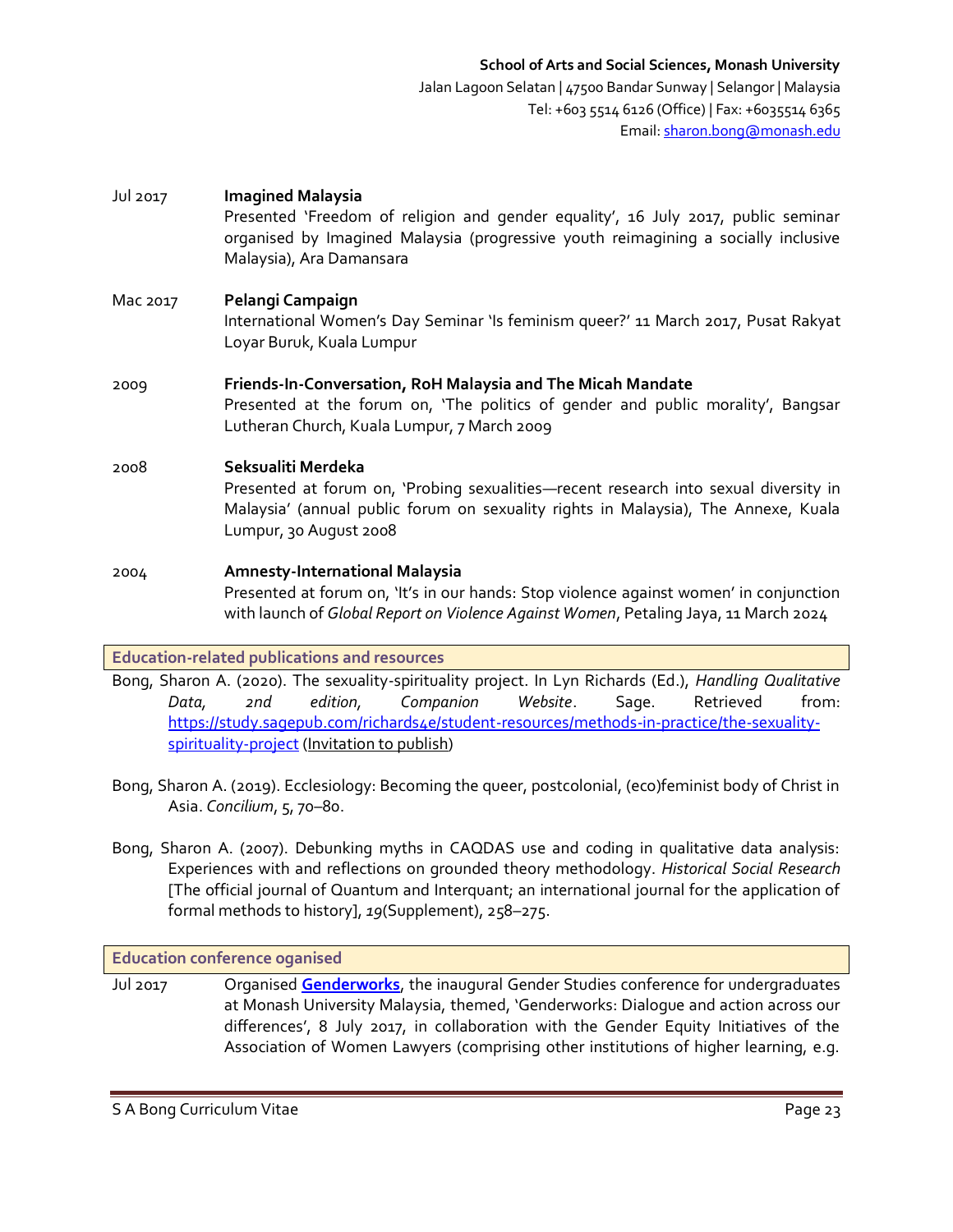Nottingham University of Malaysia) with a publishable outcome for the five best student essays Publication:

Bar Council Malaysia (2018). Genderworks. *Praxis: Chronicle of the Malaysian Bar*, Jan-Mac, 47–70.

# **ENGAGEMENT**

# **Academic community**

- **Qualitative Research Association of Malaysia**  $\Box$ Committee member [\(http://www.myqra.org/\)](http://www.myqra.org/), 2012- Life member
- $\Box$ **Ecclesia of Women in Asia** (academic forum of Catholic women theologizing in Asia)

| Local conference team (head) 2020 (EWA 9)                      |
|----------------------------------------------------------------|
| 2016-2018, 2018-2020                                           |
| Local conference team (head) $2011$ (EWA 5) and $2020$ (EWA 9) |
|                                                                |
|                                                                |
|                                                                |
|                                                                |

- **Asian Regional Committee of the Catholic Theological Ethics in the World Church**   $\Box$ Forum writer [\(http://catholicethics.com/forum\\_writers\)](http://catholicethics.com/forum_writers), 2011-Member of the Asian Regional Committee [\(http://catholicethics.com/regional\)](http://catholicethics.com/regional)
- $\Box$ **UNESCO Chair in Interreligious and Intercultural Relations Asia-Pacific**  Associate, 2010-
- **Postcolonial Networks**   $\Box$ **Member** [\(www.postcolonialnetworks.com\)](http://www.postcolonialnetworks.com/), 2012-
- **Catherine of Siena Virtual College**  $\Box$ Academic Patron [\(http://www.catherineofsiena.net/about/patrons1.asp\)](http://www.catherineofsiena.net/about/patrons1.asp), 2009-
- **John Wijngaards Catholic Research Centre**   $\Box$ Academic Patron [\(http://www.wijngaardsinstitute.com/who-we-are/\)](http://www.wijngaardsinstitute.com/who-we-are/), 2013-

# **Editorial board**

Concilium (International journal of theology) 2019–2022 Brill (Religion global series) 2021– Bloomsbury

Religion, gender and sexuality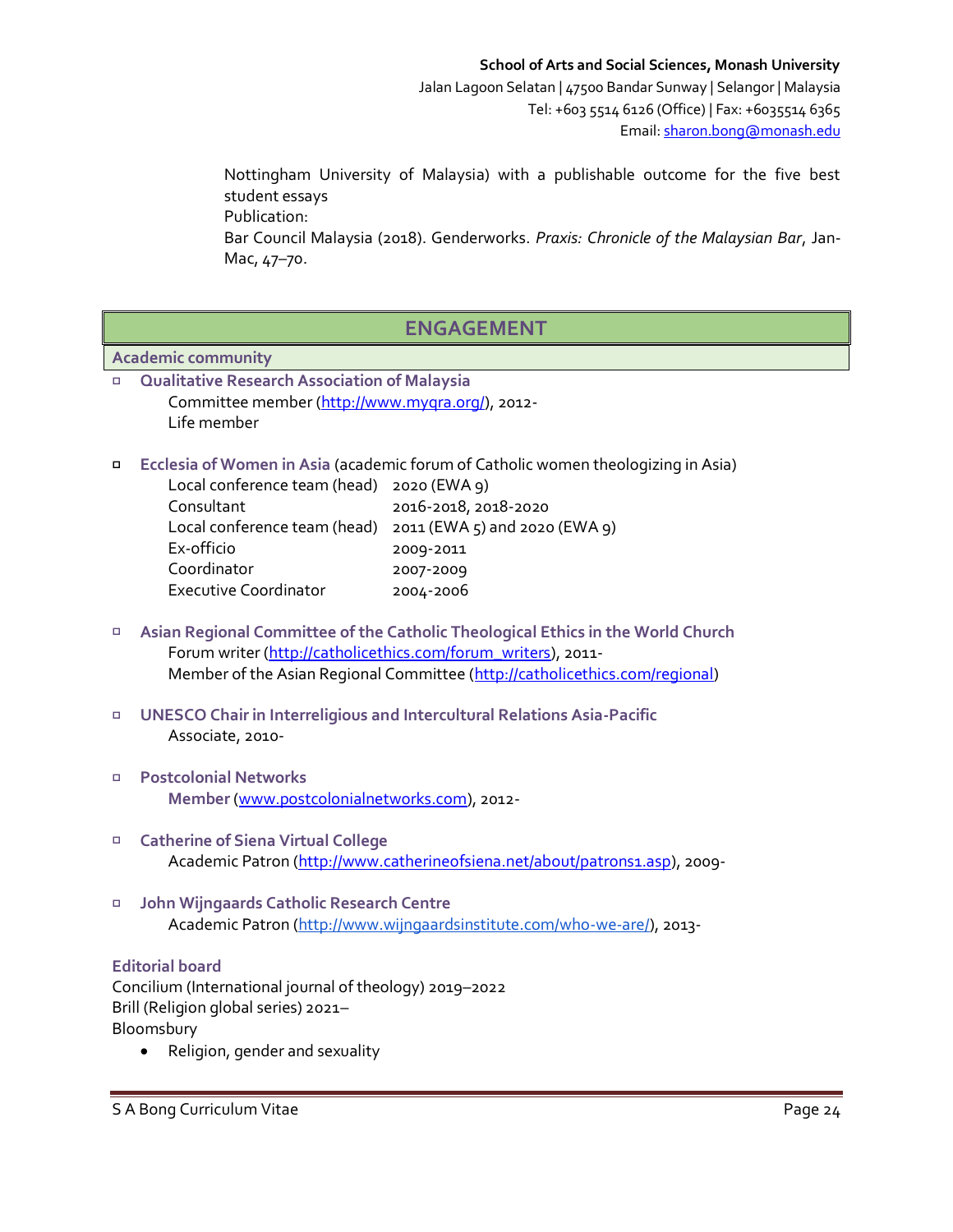Jalan Lagoon Selatan | 47500 Bandar Sunway | Selangor | Malaysia Tel: +603 5514 6126 (Office) | Fax: +6035514 6365 Email[: sharon.bong@monash.edu](mailto:sharon.bong@monash.edu)

T&T Clark (imprint of Bloomsbury)

Theology. Gender and Ecology,

#### **Peer reviewer**

*Asian Ethnicity Asia-Pacific Journal for Public Health Pacific Affairs*

**Government** 

**Malaysian Qualifications Agency**  $\Box$ 

Consultant—panel to draft Programme Standards for Communications, 2012-2013

# **Ministry of Women, Family and Community Development (MWFCD)**

Participant (academic stakeholder) – 'Output 2: Gender mainstreaming framework and policy recommendations for the implementation of the  $11^{th}$  Malaysia Plan', organised by the MWFCD, 30 August 2018, Putrajaya Marriott Hotel, IOI Resort City

Consultant—wrote the Third Malaysian government report on the status of women for CEDAW (Convention on the Elimination of All Forms of Discrimination Against Women), July 2005

### **Civil society/women's movement/public**

**Global** 

- Participated as a 'Sokoni (market) consultant' at the World YWCA Council 2007 and International Women's Summit, Nairobi, Kenya, 6 July.
- Participated at the Women's Pre-Assembly of the 7th General Assembly of the World Conference on Religion and Peace, Amman, Jordan, 22-29 November 1999;
- **E** Represented the YWCA (Young Women's Christian Association) at the  $7<sup>th</sup>$  Women's Global Leadership Institute, organised by the Center for Women's Global Leadership, Rutgers State University, New Jersey, 7-18 June 1999;
- Represented ARROW (Asian-Pacific Resource & Research Centre for Women) at the United Nations' 43<sup>rd</sup> Session on Commission on the Status of Women, New York, 2-10 March 1999

# **Regional**

# **Asian-Pacific Resource & Research Centre for Women (ARROW)**

α, Worked as a Programme Officer (publications), 1997-1998

# **National**

#### **UNHCR Malaysia**

Facilitated 'Gender and development awareness training for stakeholders', for the UNHCR Malaysia involving female and male refugee community leaders, UNHCR staff and partners, 29 October – 28 November 2018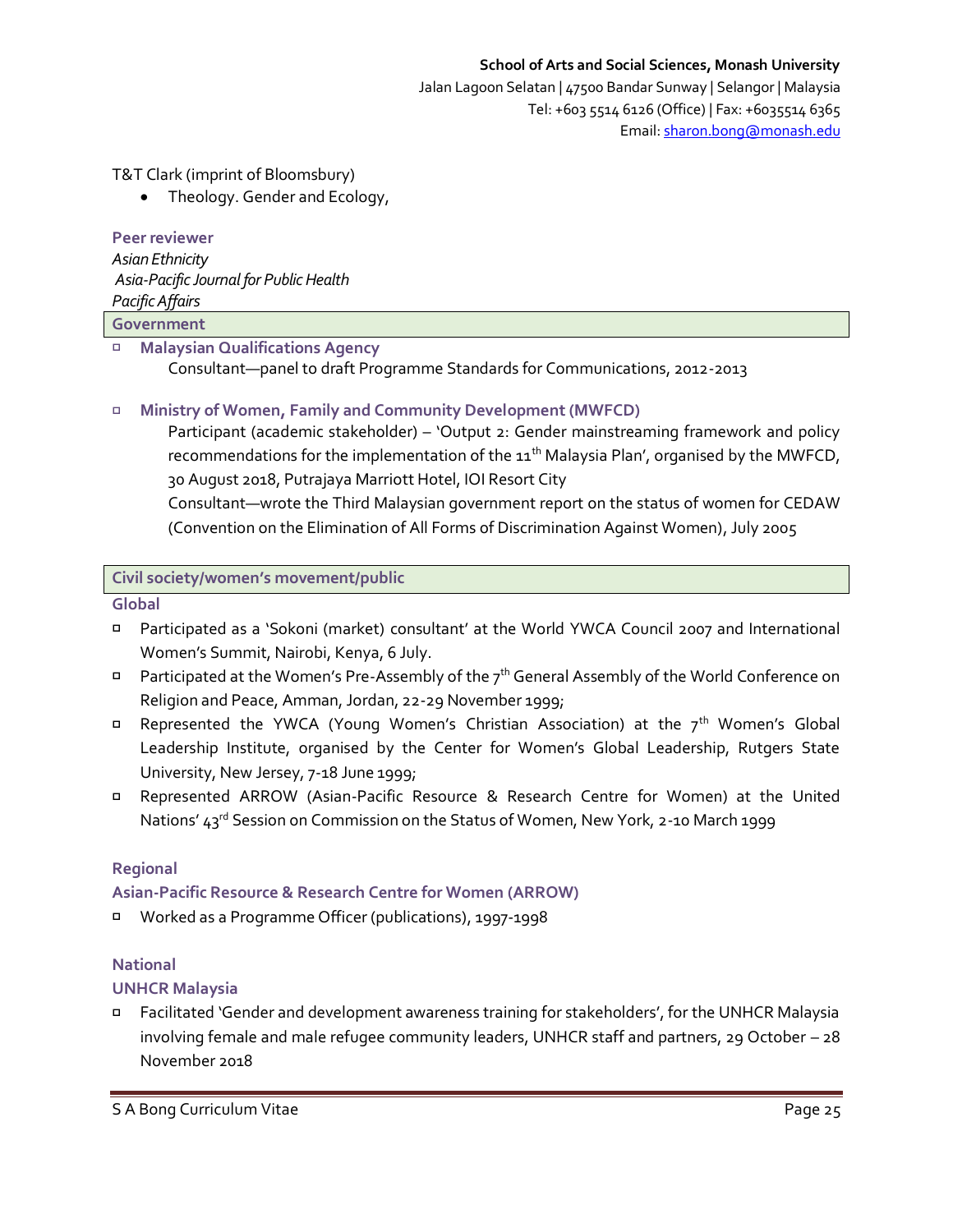# **Gender Equity Initiative (GEI)**

Representing Monash as a member institution of GEI (organized by the Bar Council and Association of Women Lawyers) to host a forum to be held in August 2016

### **All Women's Action Society (AWAM)**

- Co-wrote the Adolescent Reproductive Health Module (Trainer's Manual & Guide), commissioned by the Federation of Family Planning Associations of Malaysia, September 1999;
- Have been a member since 1998

# **Young Women's Christian Association (YWCA)**

- First Vice-President, 2004-2006, 2006-2008
- Conceptualised and facilitated a national workshop, 'Moving Forward With Courage', Kuala Lumpur, 11-12 September 1999;
- Have been a member since 1995
- Editor of Blue Triangle (for issues: October 2006-November 2009)  $\Box$

#### **National Council of Women's Organisations (NCWO)**

- Coordinated the Commission on Human Rights Report for the regional Beijing+5 prepcom (UN Preparatory Committee), August 1999;
- Co-organised and facilitated an interfaith workshop, 'Impact of Culture and Religion on Women's Experience', NGO Forum, Huairou, China, September 1995 in conjunction with the UN  $4<sup>th</sup>$  World Conference on Women, Beijing, China

| <b>Media</b>     |                                                                                                                                                                                                                                                         |
|------------------|---------------------------------------------------------------------------------------------------------------------------------------------------------------------------------------------------------------------------------------------------------|
| <b>BFM</b> radio |                                                                                                                                                                                                                                                         |
| 2021             | "What is patriarchy? And how does it hurt women & men? BFM (The Bigger Picture -<br>Today I learned), 8 June, podcast available at: https://www.bfm.my/podcast/the-<br>bigger-picture/today-i-learned/what-is-patriarchy-and-how-does-it-hurt-women-men |
| 2021             | 'Does sugar dating really empower women?' BFM (Evening Edition), 5 February,<br>available at: https://www.bfm.my/podcast/evening-edition/evening-<br>podcast<br>edition/does-sugar-dating-really-empower-women                                          |
| 2020             | 'Why is a stay-at-home husband still a big deal?' BFM (The Daily Digest), 16 November,<br>podcast available at: https://bfm.my/podcast/the-bigger-picture/the-daily-digest/why-<br>is-a-stay-at-home-husband-still-a-big-deal                           |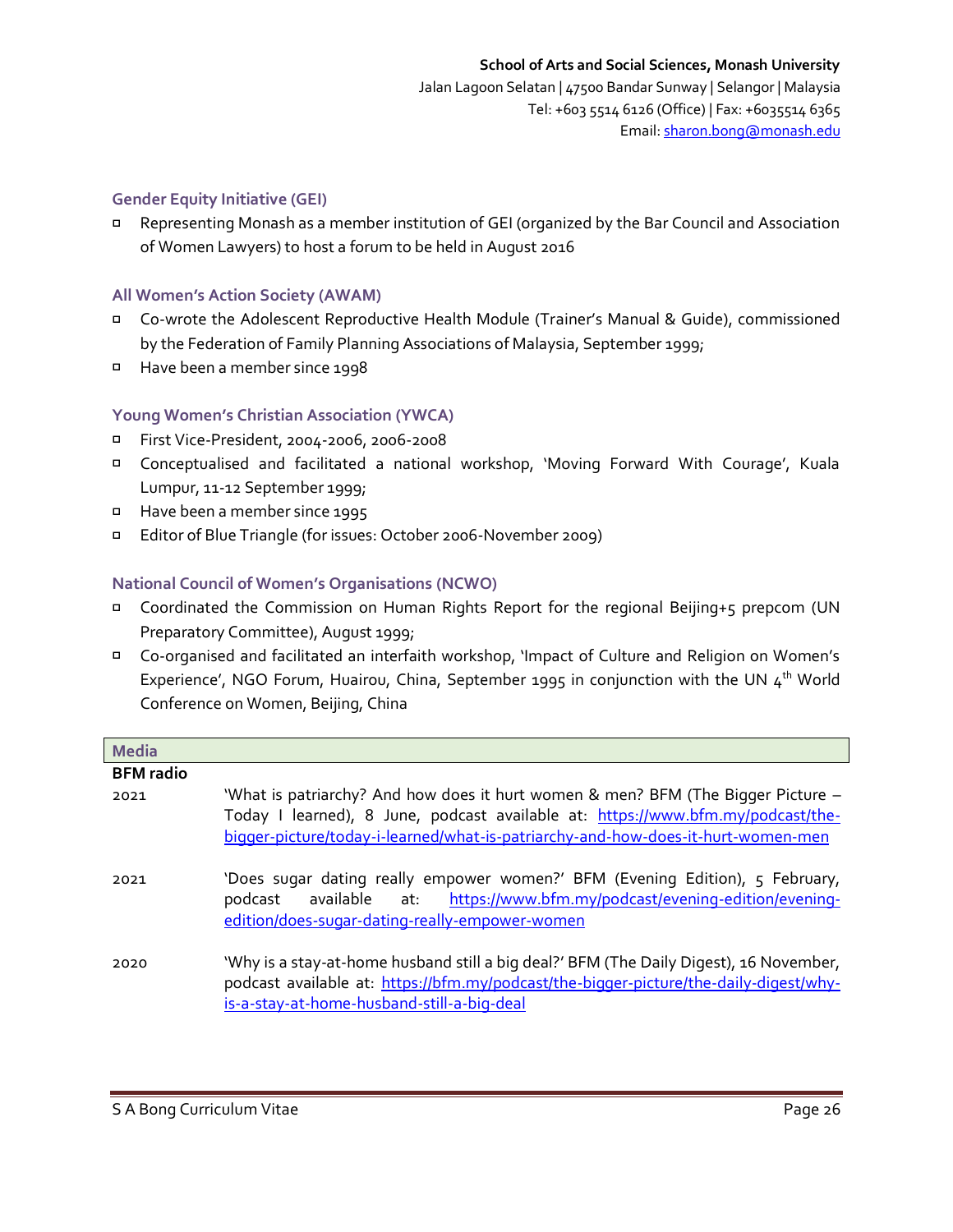- 2020 'What exactly is toxic masculinity?' BFM (The Bigger Picture: Live and Learn), 21 October, podcast available at: [https://www.bfm.my/podcast/the-bigger-picture/live](https://www.bfm.my/podcast/the-bigger-picture/live-learn/toxic-masculinity)[learn/toxic-masculinity](https://www.bfm.my/podcast/the-bigger-picture/live-learn/toxic-masculinity)
- 2017 'Happily ever after? #4 Sexist fairy tales', BFM (Evening Edition), 23 May, podcast available at:<http://www.bfm.my/happily-ever-after-4-sexist-fairy-tales.html>
- 2017 'Feminist Fridays #11: Ecofeminism', BFM (The Bigger Picture: Live and Learn), 21 April, podcast available at: [http://www.bfm.my/sharon-bong-feminist-fridays-11](http://www.bfm.my/sharon-bong-feminist-fridays-11-ecofeminism.html) [ecofeminism.html](http://www.bfm.my/sharon-bong-feminist-fridays-11-ecofeminism.html)
- 2017 'Feminist Fridays; A 101 on Feminism', BFM (The Bigger Picture: Live and Learn), 10 Feb, podcast available at: [http://www.bfm.my/sharon-bong-feminist-fridays-feminism-](http://www.bfm.my/sharon-bong-feminist-fridays-feminism-101.html)[101.html](http://www.bfm.my/sharon-bong-feminist-fridays-feminism-101.html)
- 2016 'The Gendered Chicken Drumstick', BFM (Night Shift), 25 May, podcast available at: <http://www.bfm.my/night-school-the-gendered-chicken-drumstick-sharon-bong.html>
- 2016 'Barbie's Big Makeover', BFM (Evening Edition), 10 May, podcast available at: <http://www.bfm.my/barbies-big-makeover.html>
- 2010 'Foreign Brides in Malaysia', BFM (The Bigger Picture: Live and Learn), 18 August, podcast available at[: http://www.bfm.my/foreign-brides-purchase.html](http://www.bfm.my/foreign-brides-purchase.html)

#### **Other media**

- Murad, Dina (2021, 27 June). We need more male allies. *The Star*. Retrieved from <https://www.thestar.com.my/news/focus/2021/06/27/we-need-more-male-allies>
- Murad, Dina (2021, 27 June). Normalisation of male dominance and sexism. *The Star*. Retrieved from [https://www.thestar.com.my/news/focus/2021/06/27/normalisation-of-male-dominance-and](https://www.thestar.com.my/news/focus/2021/06/27/normalisation-of-male-dominance-and-sexism)[sexism.](https://www.thestar.com.my/news/focus/2021/06/27/normalisation-of-male-dominance-and-sexism)
- Brooks, Courtney (2018, April 10). Shut out of Malaysia's health-care system, the transgender community seeks medical refuge in Thailand. *Pacific Standard*. Retrieved from <https://psmag.com/social-justice/malaysian-trans-community-seeks-medical-refuge-in-thailand>
- Bong, Sharon A. (2018). Gender and sexuality justice in Asia: Finding resolutions through conflicts. Retrieved from [https://www.monash.edu.my/sass/news/archive/2018/gender-and-sexuality](https://www.monash.edu.my/sass/news/archive/2018/gender-and-sexuality-justice-in-asia-finding-resolutions-through-conflicts)[justice-in-asia-finding-resolutions-through-conflicts](https://www.monash.edu.my/sass/news/archive/2018/gender-and-sexuality-justice-in-asia-finding-resolutions-through-conflicts)
- Monash (2017, Feb 16). A 101 on feminism. News and events. Retrieved from <https://www.monash.edu.my/news-and-events/pages/latest/articles/2017/a-101-on-feminism>
- Monash (2017, Feb 10). Feminism 1010. SASS Expert Series, Retrieved from <http://www.sass.monash.edu.my/news/archive/2017/feminism-101>
- Monash (2016, May 26). The gendered chicken drumstick. News and events. Retrieved from [https://www.monash.edu.my/news-and-events/pages/latest/articles/2016/the-gendered](https://www.monash.edu.my/news-and-events/pages/latest/articles/2016/the-gendered-chicken-drumstick)[chicken-drumstick](https://www.monash.edu.my/news-and-events/pages/latest/articles/2016/the-gendered-chicken-drumstick)